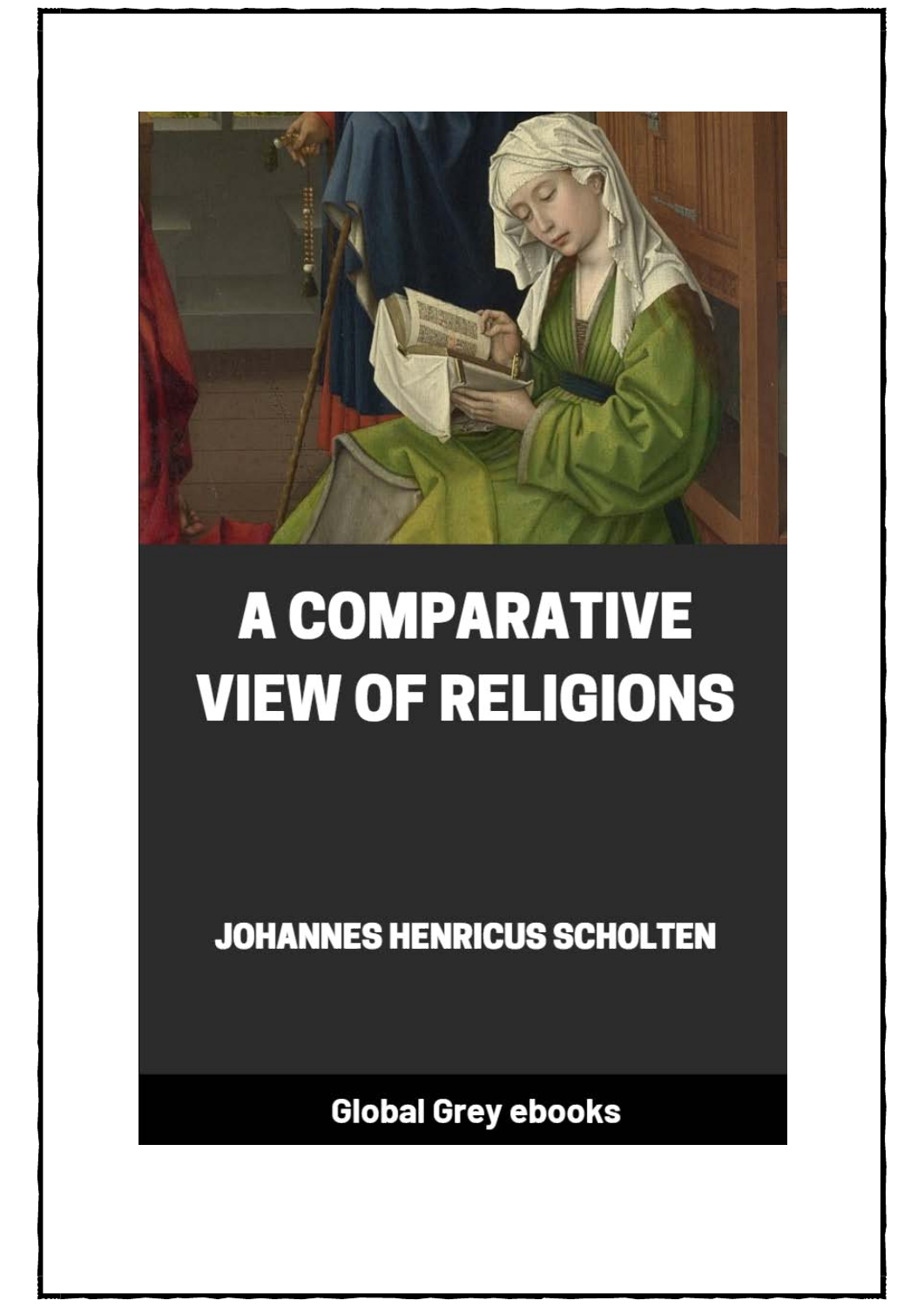# **A COMPARATIVE VIEW OF RELIGIONS**

# **BY JOHANNES HENRICUS SCHOLTEN**

**TRANSLATED BY FRANCIS T. WASHBURN**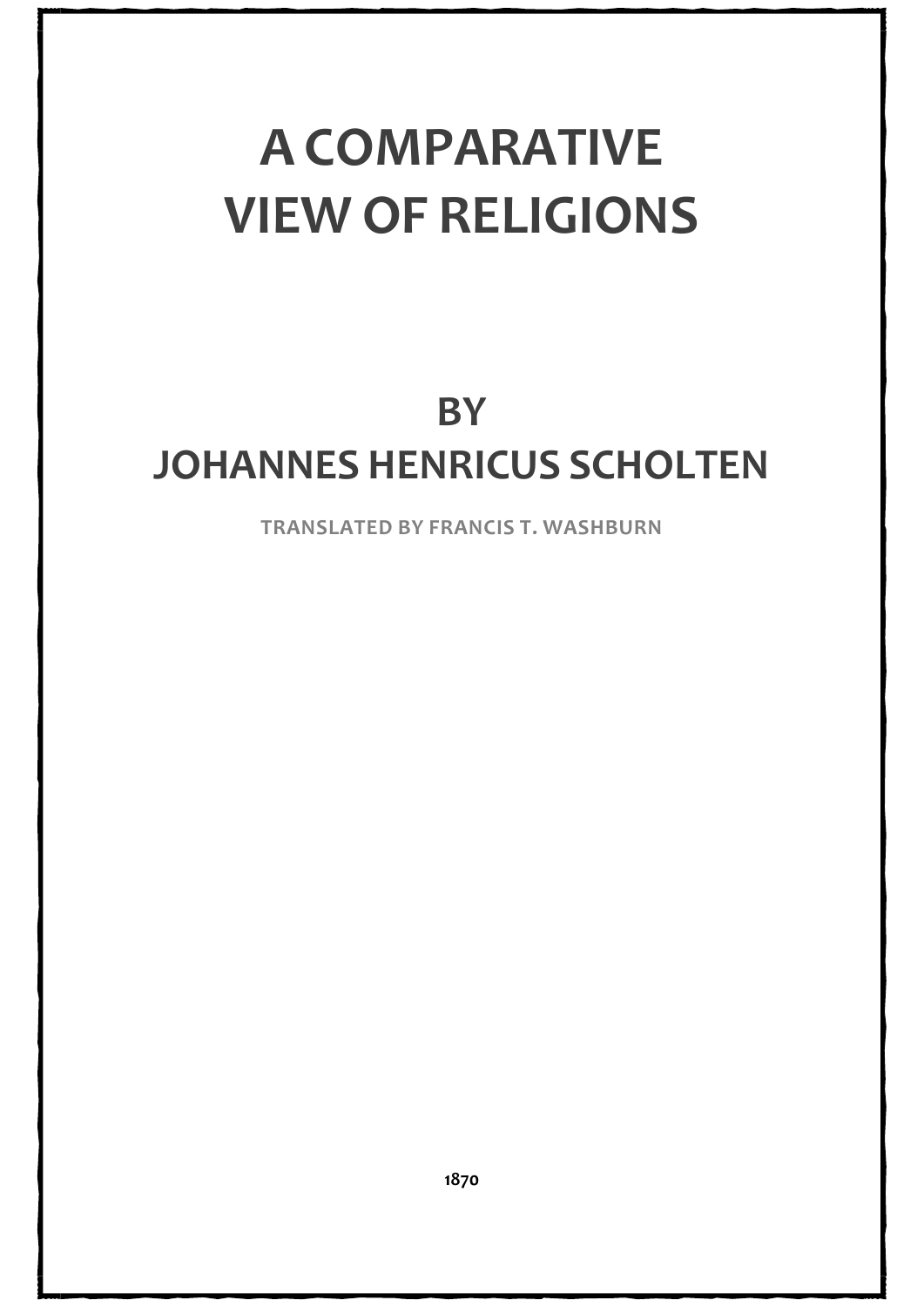A Comparative View of Religions By Johannes Henricus Scholten.

This edition was created and published by Global Grey

©GlobalGrey 2019

Get more free ebooks at



**[globalgreyebooks.com](https://www.globalgreyebooks.com/index.html)**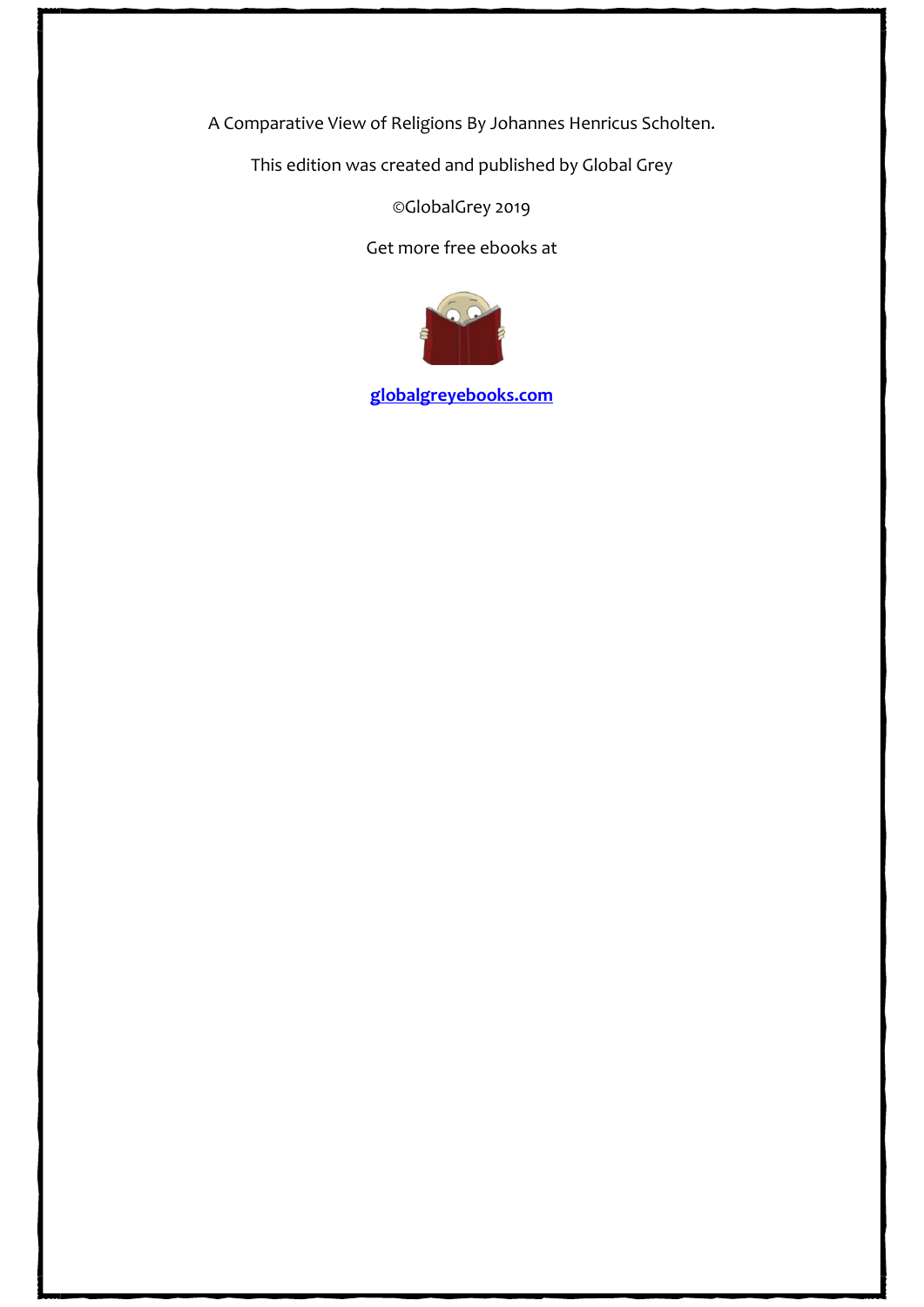# **CONTENTS**

[Introduction](#page-4-0) [Chapter 1. Fetichism. The Chinese. The Egyptians](#page-6-0) [Chapter 2. The Arian Nations](#page-9-0) [Chapter 3. The Religion Of The Semites](#page-21-0)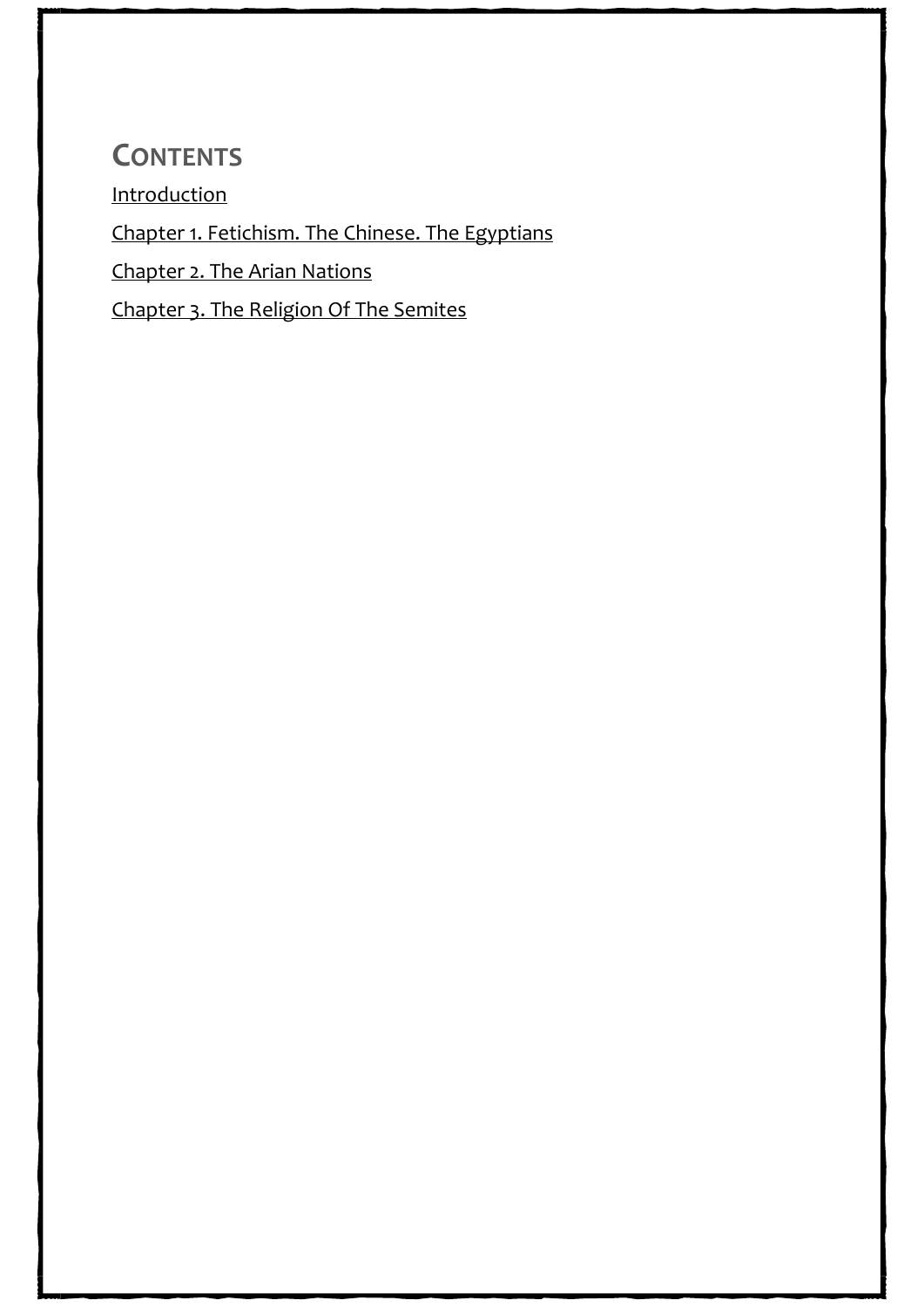### <span id="page-4-0"></span>**INTRODUCTION**

*Translated from the Dutch of Prof. J. H. Scholten, by F.T. Washburn. This constitutes the first part of Prof. Scholten's History of Religion and Philosophy. (Geschiedenis der Godsdienst en Wijsbegeerte.) Third edition. Leyden, 1863. Of this work there is a translation in French by M. Albert Réville (Paris, 1861); but this translation, which was made from an earlier edition, is very defective in the first part, Prof. Scholten having added a great deal in his last edition. There is also a translation of it in German, by D.E.R. Redepenning (Elberfeld,*  1868). This German translation has been revised and enlarged by Prof. Scholten, and is *therefore superior in some respects to the original Dutch. The present translation has been revised upon it.*

1

The conception of religion presupposes, *a*, God as object; *b*, man as subject; *c*, the mutual relation existing between them. According to the various stages of development which men have reached, religious belief manifests itself either in the form of a passive feeling of dependence, where the subject, not yet conscious of his independence, feels himself wholly overmastered by the deity, or the object of worship, as by a power outside of and opposed to himself; or, when the feeling of independence has awakened, in a one-sided elevation of the human, whereby man in worshiping a deity deifies himself. In the highest stage of religious development, the most entire feeling of dependence is united in religion with the strongest consciousness of personal independence. The first of these forms is exhibited in the fetich and nature-worship of the ancient nations; the second in Buddhism, and in the deification of the human, which reaches its full height among the Greeks. The true religion, prepared in Israel, is the Christian, in which man, grown conscious of his oneness with God, is ruled by the divine as an inner power of life, and acts spontaneously and freely while in the fullest dependence upon God. Since Christ, no more perfect religion has appeared. What is true and good in Islamism was borrowed from Israel and Christianity.

Although it is probable that every nation passed through different forms of religious belief before its religion reached its highest development, yet the earlier periods lie in great part beyond the reach of historical investigation. The history of religion, therefore, has for its task the review of the various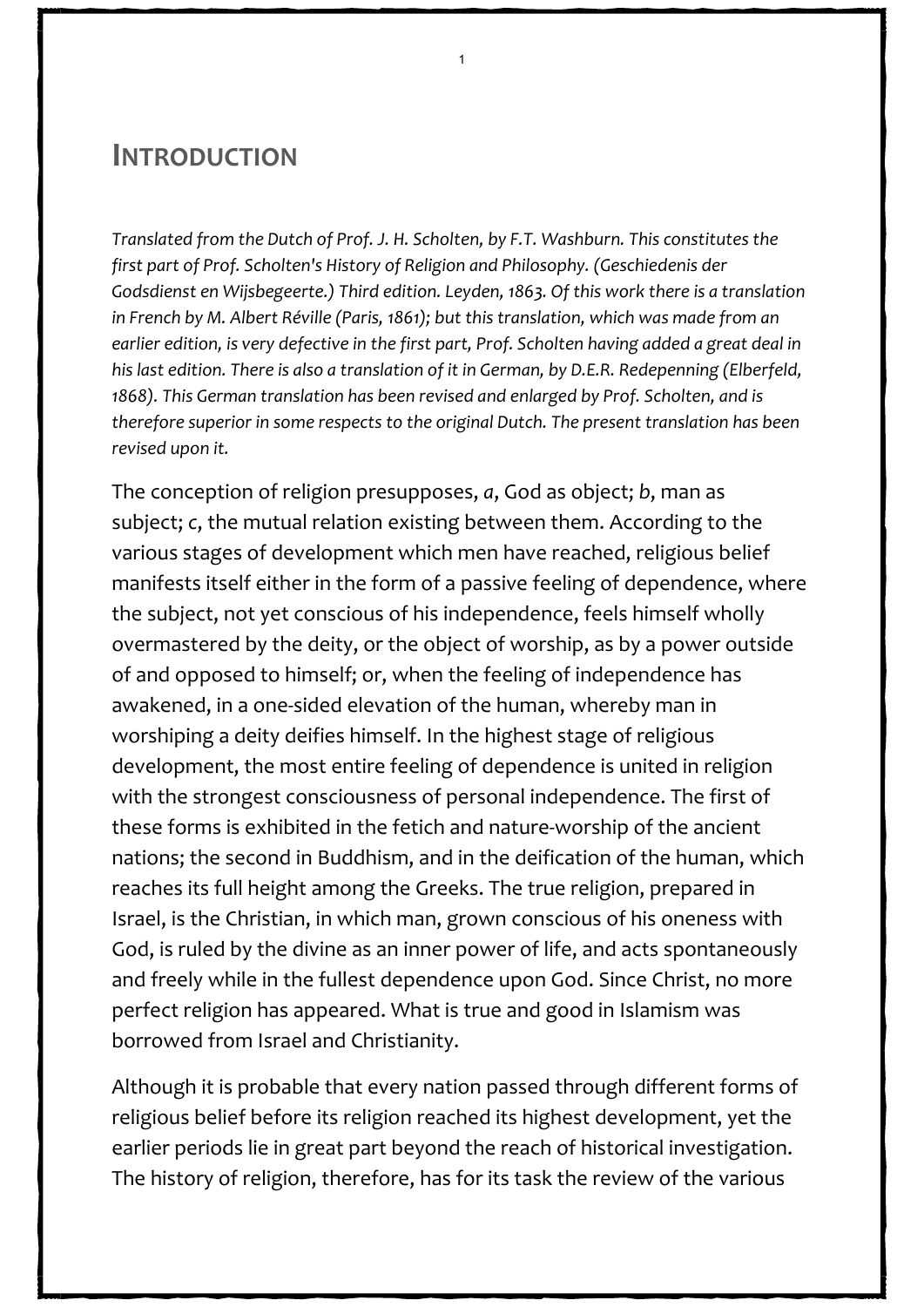forms of religion with which we are historically acquainted, in the order of psychological development.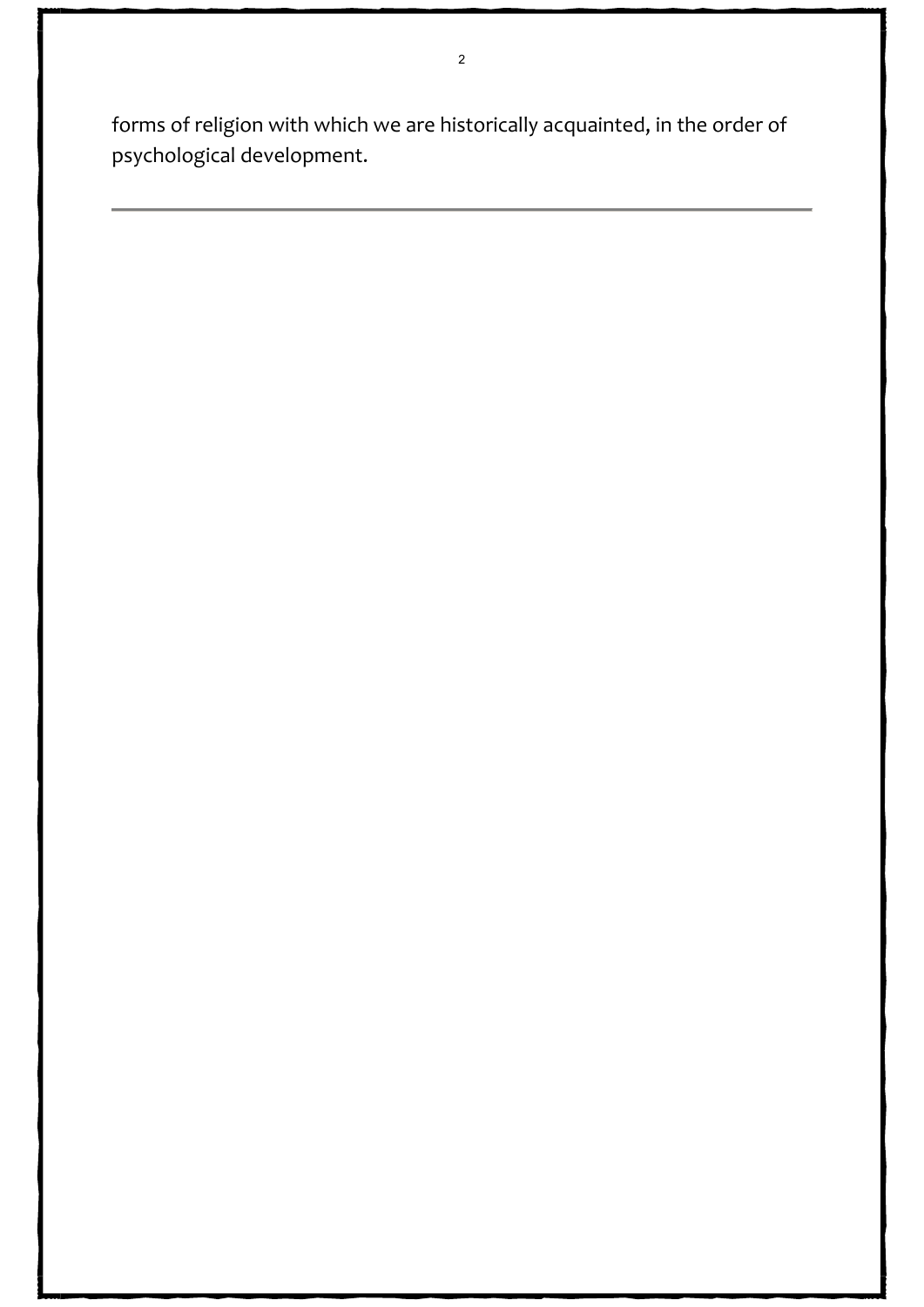# <span id="page-6-0"></span>**CHAPTER 1. FETICHISM. THE CHINESE. THE EGYPTIANS**

#### 1. FETICHISM.

The lowest stage of religious development is fetichism, as it is found among the savage tribes of the polar regions, and in Africa, America, and Australia. In this stage, man's needs are as yet very limited and exclusively confined to the material world. Still too little developed intellectually to worship the divine in nature and her powers, he thinks he sees the divinity which he seeks in every unknown object which strikes his senses, or which his imagination calls up. In this stage, religion has no higher character than that of caprice and of love of the mysterious and marvelous, mixed with fear and a slavish adoration of the divine. The worship and the priest's office (Shaman, Shamanism) consist here chiefly in the use of charms, to exorcise a dreaded power. From this savage fetichism the nature-worship found among the Aztecs in Mexico, and the worship of the sun in Peru, are distinguished by the greater definiteness and order of their religious conceptions and usages. In them the gods have names, and an ordained priesthood cares for the religious interests of the people. The highest form to which fetichism has attained is the worship of Manitou, the great spirit, which is found among the ancient tribes of North America.

#### 2. THE CHINESE.

When man reaches a higher development, caprice and chance disappear from religion. Having outgrown fetichism, man begins, as is the case among the Chinese, to distinguish in the world around him an active and a passive principle, force and matter (Yang and Yn), heaven and earth (Kien and Kouen). We have here nature-worship in its beginnings. In this stage, even less than in fetichism, is there a definite idea of God, much less a conception of him as personal and spiritual lord. The Chinese, from the practical, empirical point of view peculiar to him, recognizes the spiritual only in man and chiefly in the state. His religion, therefore, is confined exclusively to the faithful keeping of the laws of the state (the Celestial Kingdom), in which he sees the reflection of heaven, to the recognition of the Emperor as the son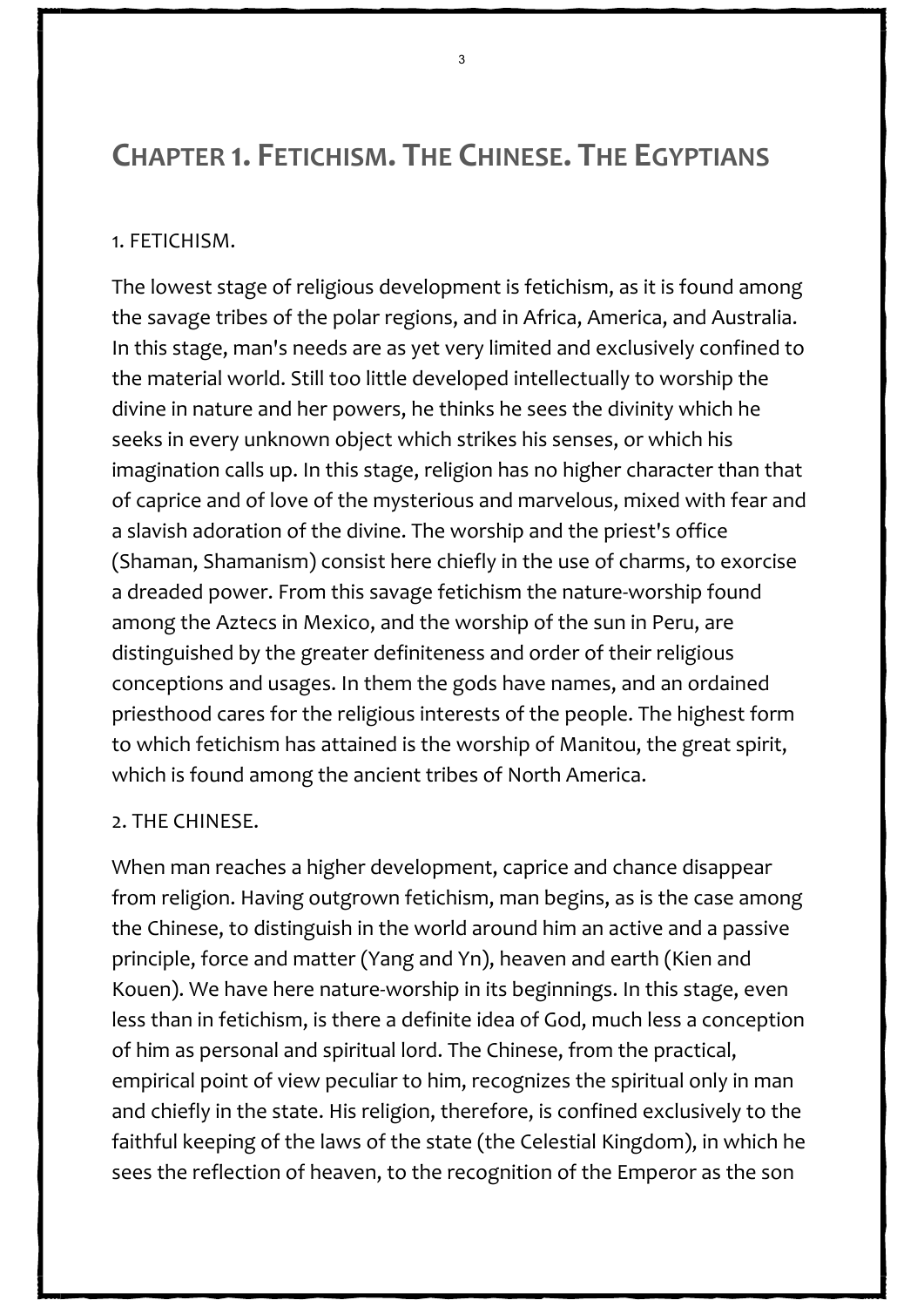and representative of heaven, and to the worship of the forefathers, especially of the great men and departed emperors, to whose memory the Chinese temples, or pagodas, are dedicated. The origin of this religion dates, according to the tradition, from Fo-hi (2950 B.C.), the founder of the Chinese state. In the fifth century before Christ, Kong-tse, or Kong-fu-tse (Confucius), appeared as a reformer of the religion of his countrymen, and gathered the ancient records and traditions of his people into a sacred literature, which is known by the name of the "King" (the books), "Yo-King" (the book of nature), "Chu-King" (the book of history), "Chi-King" (the book of songs). The contents of the "King" became later with the Chinese sages Meng-tse (360 B.C.) and Tschu-tsche (1200 A.D.) an object of philosophical speculation. The doctrine of Lao-tse, the younger contemporary of Kongtse, which lays down as the basis of the world, that is of the unreal or nonexistent, a supreme principle, *Tao*, or *Being*, corresponds with the Brahma doctrine of the Indians, among whom he lived for a long time; but this doctrine never became popular in China.

#### 3. THE EGYPTIANS.

The worship of nature, which is seen in its beginnings among the Chinese, exhibits itself among the Egyptians in a more developed form as theogony. Here also the reflecting mind rose to the recognition of two fundamental principles, the producing and the passive power of nature, Kneph and Neith, from which sprang successively the remaining powers of nature, time, air, earth, light and darkness, personified by the fantasy of the people into as many divinities. The Egyptian mythology also (none has as yet been discovered among the Chinese) exhibits a like character. Fruitfulness and drought, the results of the Nile's overflowing and receding, are imaged in the myth of *Osiris*, *Isis*, and *Typhon*. The visible form under which the divine was worshiped in Egypt was the sacred animal, the bull *Apis*, dedicated to *Osiris*, the cow, dedicated to *Isis*, as symbols of agriculture; the bird *Ibis*, the crocodile, the dog *Anubis*, and other animals, whose physical characteristics impressed the as yet childish man, who saw in them the symbol, either of the beneficent power of nature which moved him to thankfulness, or of a destructive power which he dreaded and whose anger he sought to avert. The religion of Egypt was not of a purely spiritual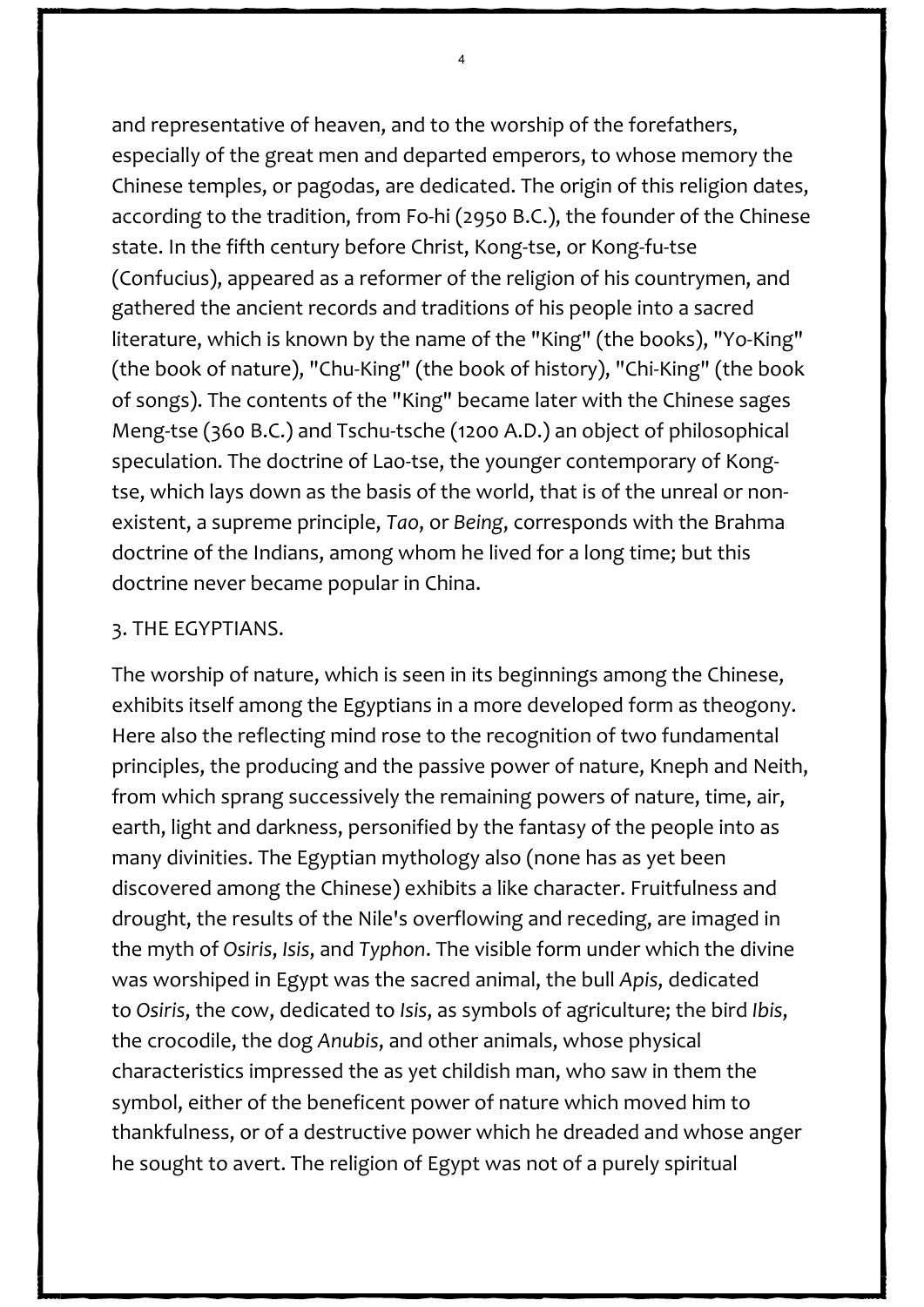character. To the man whose eye is not yet open to the manifestation of the spiritual around him and in him, the divine is not spirit, but as yet only nature. The animal, although in the form of the sphinx approaching the human, holds in Egyptian art a place above the human as symbol of the divine.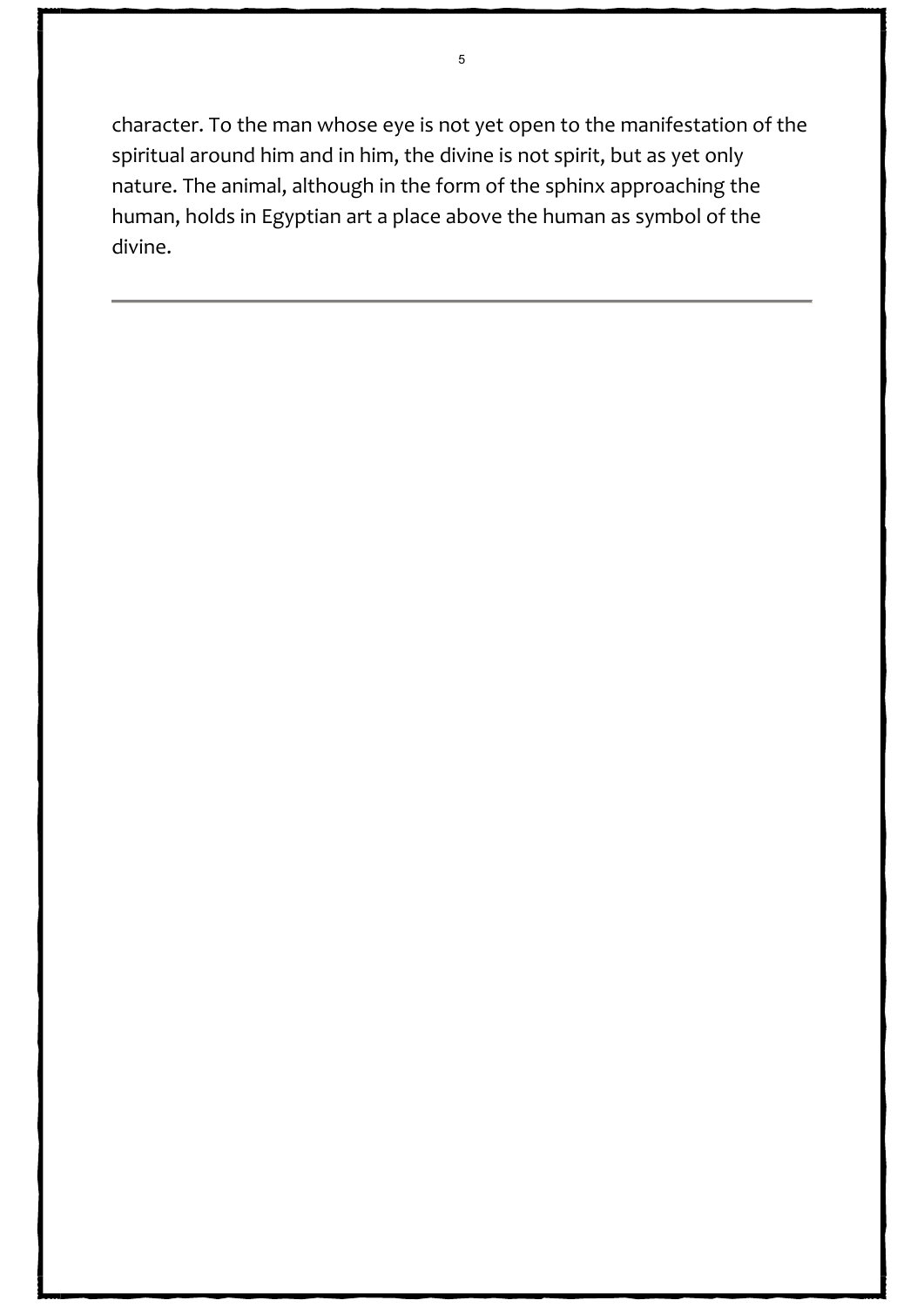### <span id="page-9-0"></span>**CHAPTER 2. THE ARIAN NATIONS**

#### 1. THE EAST ARIANS. THE INDIANS.

In the development of religion among the Indians, the following periods may be distinguished:—

*a.* The original Veda-religion.

*b.* The priestly religion of the Brahmins.

*c.* The philosophical speculation.

*d.* Buddhism.

*e.* The modified Brahminism after Buddha, in connection with the worship of Vishnu and Siva.

#### *a. The original Veda-religion.*

The original religion of Arya originated in Bactria. From thence, before the time of Zoroaster, it was brought over, with the great migration of the people, to the land of the seven rivers, which they conquered, and which stretched from the Indus to the Hesidrus. It consisted, according to the oldest literature of the Veda, in a polytheistical worship of the divine, either as the beneficent or the baneful power of nature. The clear, blue sky, the light of the sun, the rosy dawn, the storm that spends itself in fruitful rain, the winds and gales which drive away the clouds, the rivers whose fruitful slime overspreads the fields,—these moved the inhabitants of India to the worship of the divine as the beneficent power of nature which blesses man. On the other hand, he changed under the impression of the harmful phenomena of nature, the dark and close-packed clouds which hold back the rain and intercept the sunshine, the parching heat of summer, which dries up the rivers and hinders growth and fruitfulness, and these also he erected into objects of awe and religious adoration. From this view of nature sprang the Indian mythology. The oldest divinity (Deva) of the Indians is Varuna, the all-embracing heaven, who marks out their courses for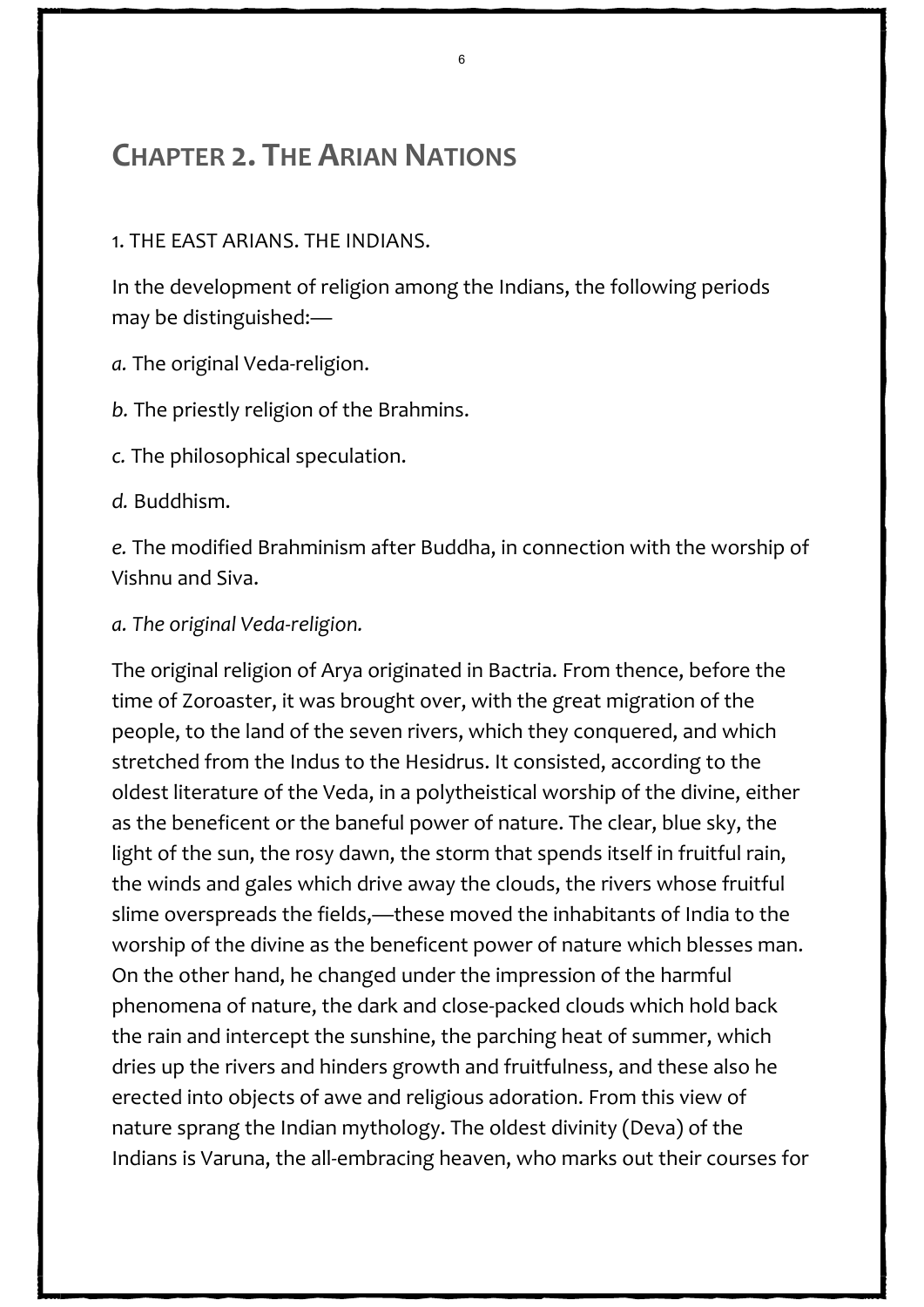the heavenly luminaries, who rules the day and the night, who is lord of life and death, whose protection is invoked, whose anger deprecated. After him, the great ruler of nature, there appear, in the Veda hymns, Indra, the blue sky, god of light and thunder, the warrior who in battle stands beside the combatants; Vayu, the god of the wind, the chief of the Maruts, or the winds; Rudra, the god of the hurricane; Vritra, the hostile god of the clouds; Ahi, the parching heat of summer. In the mythology of the people, Indra, god of light, aided by Vayu and Rudra, wages war with Vritra,—who, as god of the clouds, holds back the rain and the light,—and appears as opponent of the destructive Ahi. The other divinities also which appear in the Vedas are personified powers of nature,—the twin brothers Aswins (equites), or the first rays of the sun, Ushas the maiden, or the rosy dawn, Surya, Savitri, the god of the sun. Great significance is given in the Indian mythology to Agni, the god of fire, who burns the sacrifice in honor of the gods, who conveys the offerings and prayers of men to gods and their gifts to men, who gladdens the domestic hearth, lights up the darkness of night, drives away the evil spirits, the Ashuras and Rakshas, and purges of evil the souls of men. Religion, still wholly patriarchal in form, and free from hierarchical constraint and from the later dogmatic narrowness, bore in this earlier stage of its development the character of the still free and warlike life of a nomadic people living in the midst of a sublime nature, where everything, the clear sky, sunshine, and boisterous storm, mountains and rivers, disposed to worship. As yet the Indian knew no close priestly caste. Worship consisted in prayers and offerings, especially in the Soma-offering, which was offered as food to the gods. No fear of future torment after death as yet embittered the enjoyment of life and made dying fearful. Yama was the friendly guide of the souls of heroes to the heaven of Indra or Varuna, and not yet the inexorable prince of hell who tormented the souls of the ungodly in the kingdom of the dead. Of later barbarous usages also, such as the widow's sacrificing herself on the funeral pile of her departed husband, there was as yet no trace; and in the heroic poetry, as yet not disfigured by later Brahminical alterations and additions, the heroes Krishna and Rama appear as types of courage and self-sacrifice, and not, as later, as avatars, or human incarnations, of the deity.

*b. Brahminism.*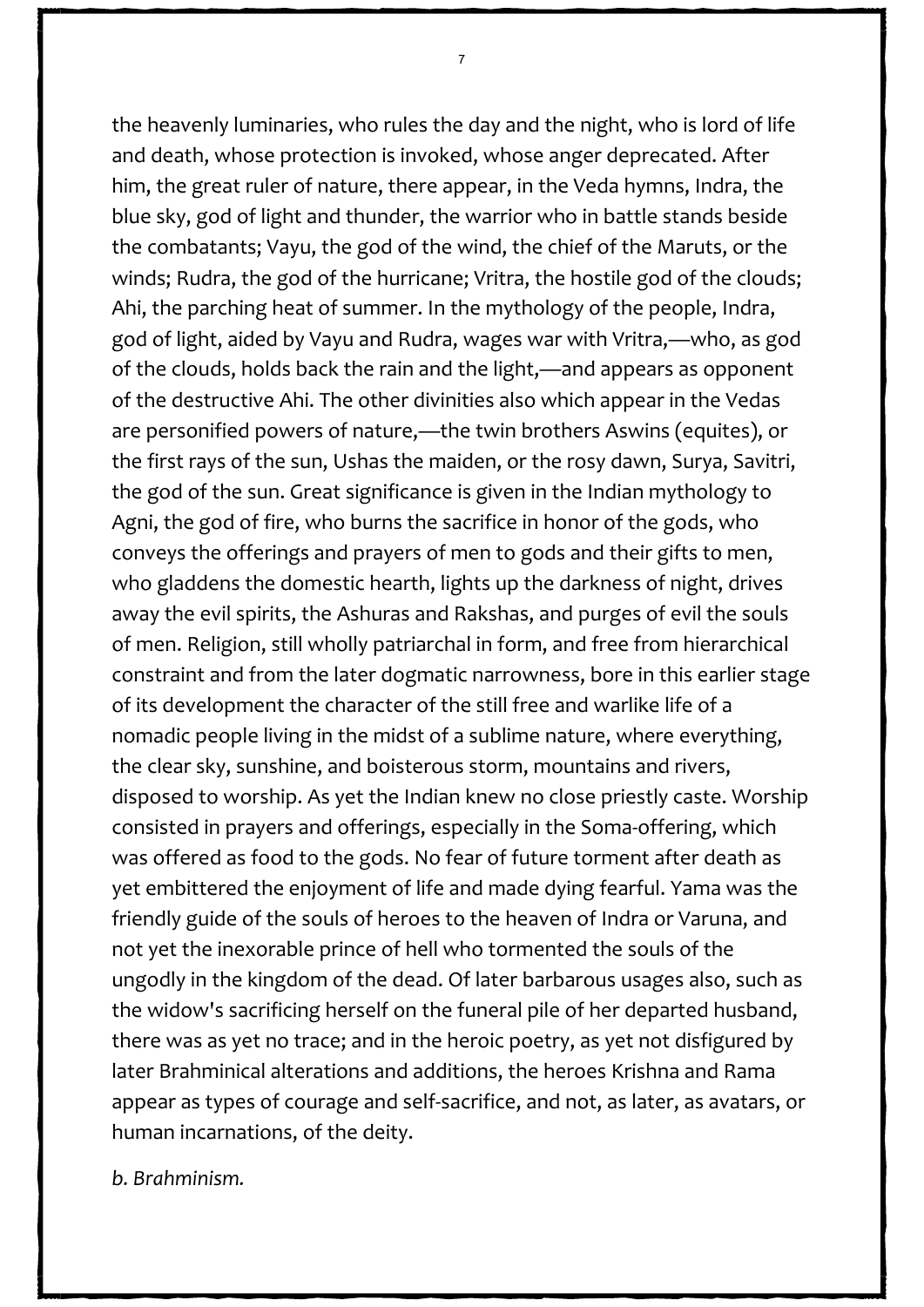When the nomadic and warlike life of the nations of India in the land of the seven rivers, in connection with their removal to the conquered land of the Ganges (1300 B.C.), gave place to a more ordered social constitution, a priestly class formed itself, which began to represent the people before the deity, and from its chief function, *Brahma*, or prayer, took the name of *Brahmins*, *i.e.*, the praying. This Brahma, before whose power even the gods must yield, was gradually exalted by the Brahmins to the highest deity, to whom, under the name of Brahma, the old Veda divinities were subordinated. Brahma is no god of the people, but a god of the priests; not the lord of nature, but the abstract and impersonal *Being*, out of whom nature and her phenomena emanate. From Brahma the priest derives his authority; and the system of caste, by which the priesthood is raised to the first rank, its origin. The worship of Brahma consists in doing penance and in abstinence. Yama, once a celestial divinity, now becomes the god of the lower world, where he who disobeys Brahma is tormented after death. Immortality consists in returning to Brahma; but is the portion only of the perfectly godly Brahmin, while the rest of mankind can rise to this perfect state only after many painful new births. The Brahmin, in the exclusive possession of religious knowledge, reads and expounds the Vedas (knowledge), exalted to infallible scripture, and on them constructs his doctrine.

Thus the once vigorous, natural life of the Indians gave place to a conception of the world which repressed the soul, and annihilated man's personality. The many-sidedness of the earlier theology resolved itself into the abstract unity of an impersonal All, and thus the glory of nature passed by unmarked, as nought or non-existent, and lost its charm. At the same time, the old heroic sagas were displaced by legends of saints, and the heroic spirit of the olden epic by an asceticism which repressed the human, and before whose power even the gods stood in awe. With Brahminism the religion lost its original and natural character, and became characterized by a slavish submission to a priesthood, which abrogated the truly human.

*c. The Speculative Systems.*

The doctrine of the Brahmins occasioned the rise of various theological and philosophical systems. To these belong, first, the "Vedanta," (end of the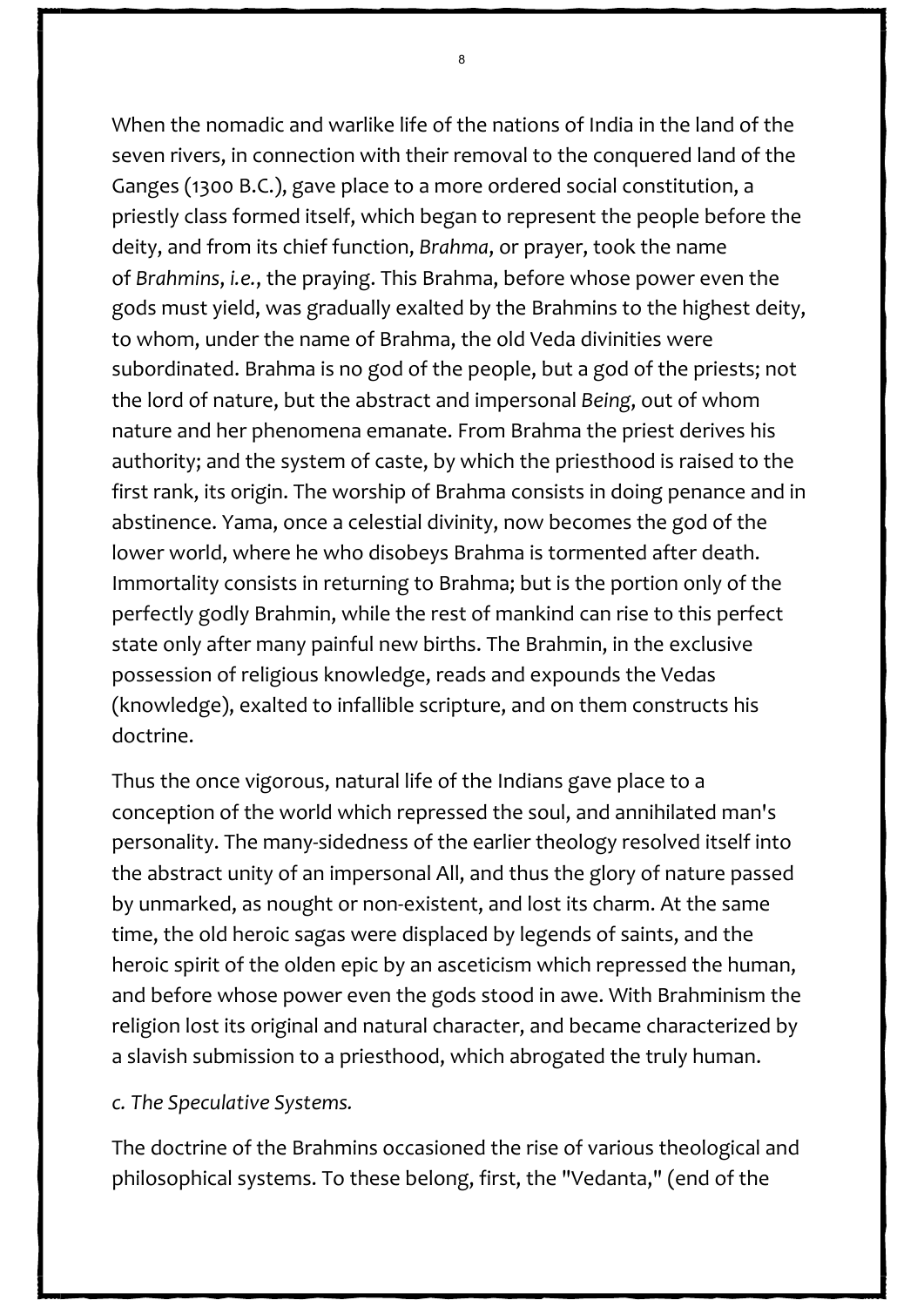Veda) or the dogmatic-apologetic exposition of the Veda. This contains (1) the establishment of the authority of the Veda as holy scripture revealed by Brahma, and also of the relation in which it stands to tradition; (2) the proof that everything in the Veda has reference to Brahma; (3) the ascetic system, or the discipline. To explain contradictory statements in the older and later parts of the Veda, Brahminical learning makes use of the subtleties of an harmonistical method of interpretation. Second, the "Mimansa" (inquiry), devoted to the solution of the problem, How can the material world spring from Brahma, or the immaterial? According to this system, there is only one Supreme Being, Paramatma, a name by which Brahma himself had been already distinguished in Manu's book of law. Outside of this highest *Being*, there is nothing real. The world of sense, or nature, (Maya, the female side of Brahma), is mere seeming and illusion of the senses. The human spirit is a part of Brahma, but perverted, misled by this same illusion to the conceit that he is individual. This illusion is done away with by a deeper insight, by means of which the dualism vanishes from the wise man's view, and the conceit gives place to the true knowledge that Brahma alone really exists, that nature, on the contrary, is nought, and the human spirit nothing else than Brahma himself. Third, the "Sankya" (criticism) originating with Kapila, in which, in opposition to the "Mimansa," the individual being and the real existence of nature, in opposition to spirit, is laid down as the starting-point, and the result reached is the doctrine of two original forces, spirit and nature, from whose reciprocal action and reaction upon each other the union of soul and body is to be explained. Is this union unnatural, then the effort of the wise man should be to free himself, through the perception that the soul is not bound to the body, from the dominion of matter. In this system, there is no room for an infinite being, for, if a material world exist, then must God be limited by its existence, and therefore cease to be infinite, that is God. The Sankya philosophy here came in conflict with the orthodox doctrine of the Brahmins, and prepared the way for Buddhism.

#### *d. Buddhism.*

Against Brahminism Buddhism arose as a reaction. Siddharta, son of Suddhodana, the King of Kapilavastu, of the family of the Sakya, (about 450 B.C.) moved by the misery of his fellow-countrymen, determined to examine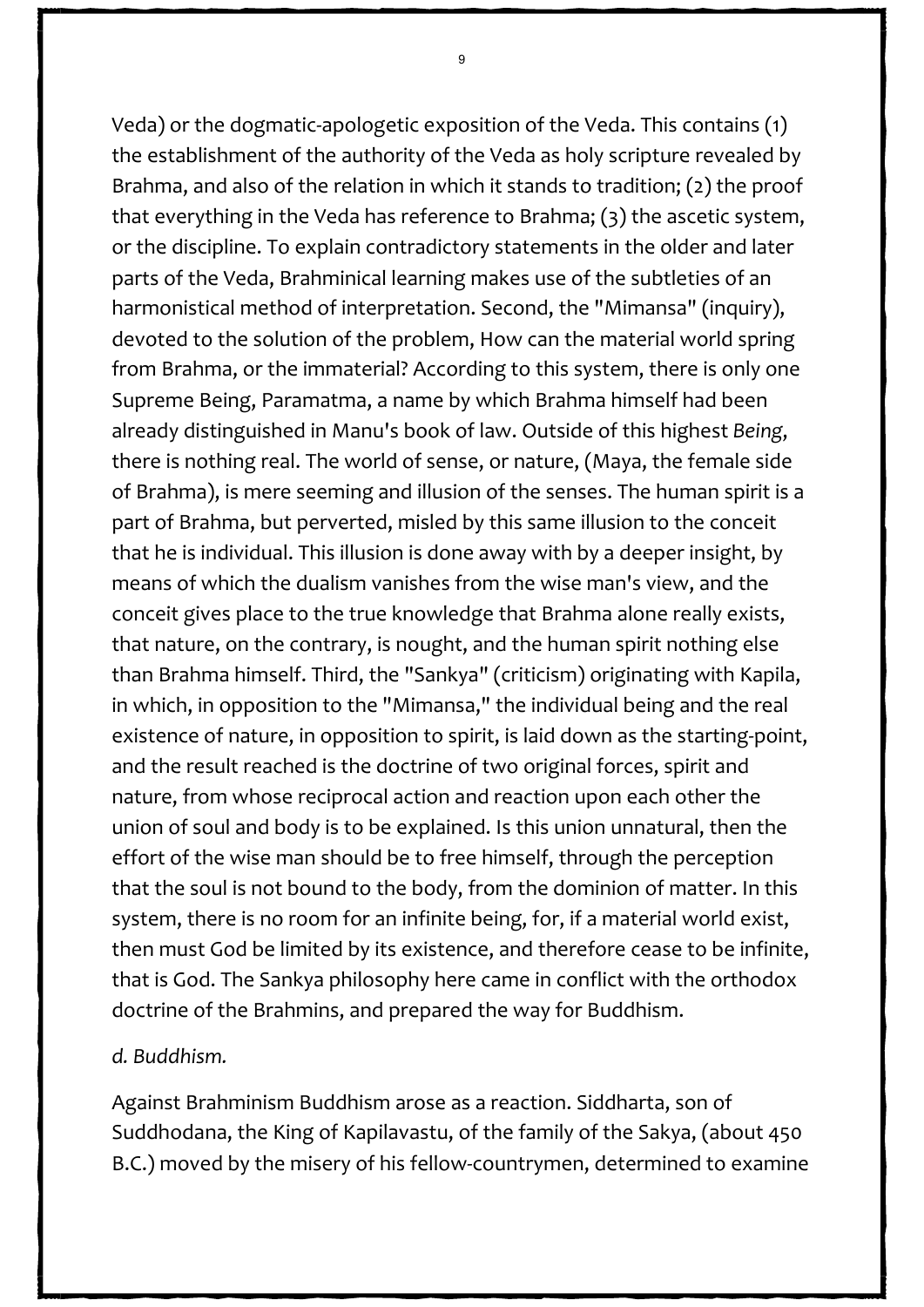into the causes of it, and, if possible, to find means of remedying it. Initiated into the wisdom of the Brahmins, but not satisfied with that, after years of solitary retirement and quiet meditation, penetrated with the principles of the Sankya, he traversed the land as pilgrim (Sakya-muni, Sramana, Gautama) and opened to the people of India a new religious epoch. The tendency of the new doctrine was to break up the system of caste, and free the people from the galling yoke of the Brahminical hierarchy and dogmas. While in Brahminism man was deprived of his individuality, and regarded only as an effluence from Brahma, and tormented by the fear of hell, and by the thought of a ceaseless process of countless new births awaiting him after death, whence the necessity of the most painful penances and chastisements, Sakya-muni began with man as an individual, and in morals put purity, abstinence, patience, brotherly love, and repentance for sins committed above sacrifice and bodily mortification, and opened to his followers the prospect, after this weary life, no more to be exposed to the ever-recurring pains of new birth, but released from all suffering to return to Nirvana, or nothingness. While Brahminism drew a distinction between man and man, and with hierarchical pride took no thought of the Sudra or lower class of the people, and limited wisdom to the priestly caste, Sakya-muni preached the equality of all men, came forward as a preacher to the people, used the people's language, and chose his followers out of all classes, even from among women. Both of these opposed systems are one-sided. In Brahminism, God is all, and man, as personal being, nothing; in Buddhism, man is recognized as an individual, but apart from God, while in both systems, the highest endeavor is to be delivered from, according to Brahminism a seeming, according to Sakya-muni a really existing individuality, the source of all human woe, and to lose one's self either in Brahma or in the Nirvana.

Less on account of his doctrine, in which there is found neither a God nor a personal immortality, than on account of the universal character of his words and of his life, Sakya-muni continued in honor after his death, as the benefactor of the people and as the Buddha, the wise, pre-eminently; and afterwards was deified, and took his place in the ranks of the recognized gods as their superior. Thus there arose in Buddhism, by a departure from the doctrine of the master, a new polytheism. This was afterwards, through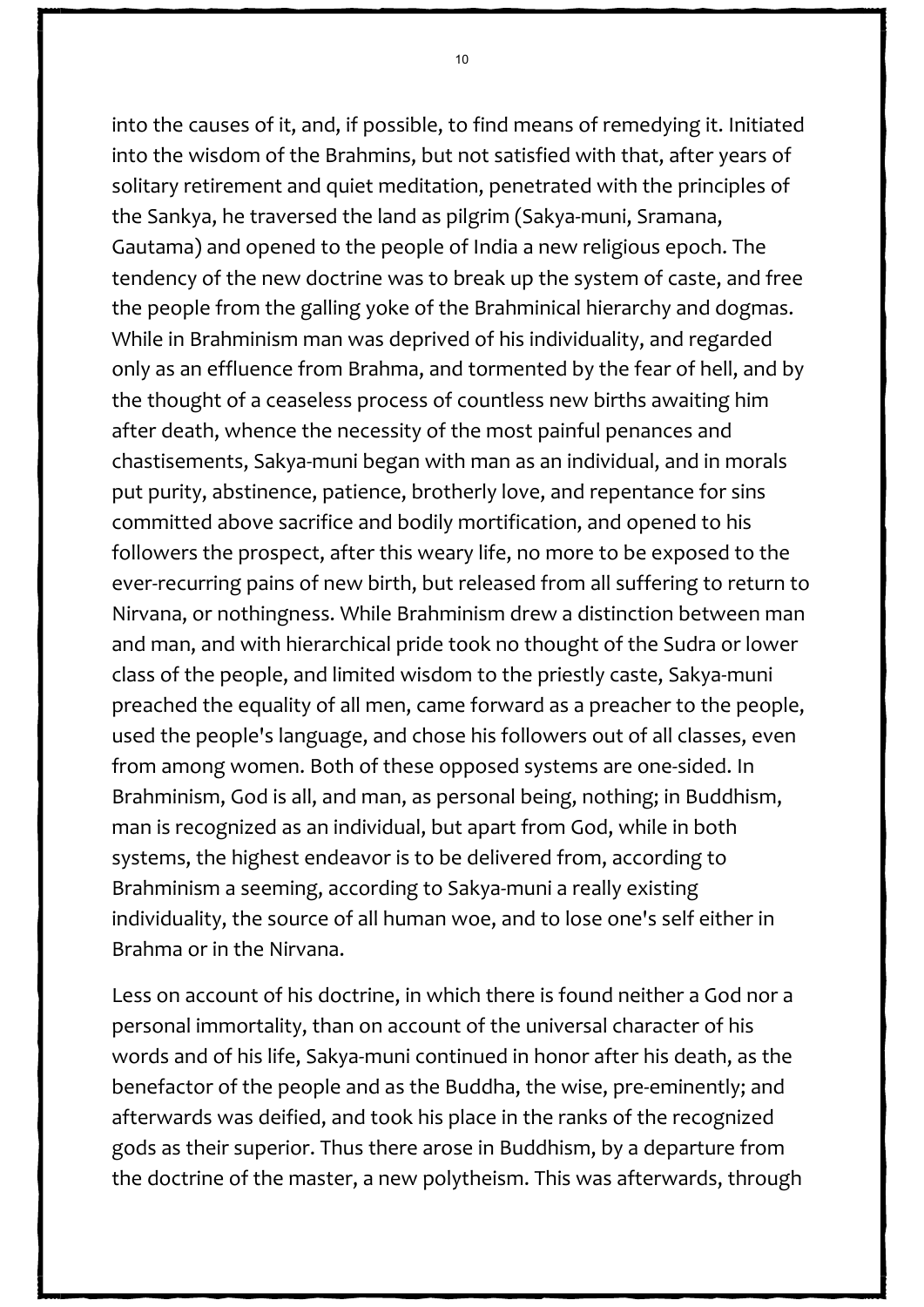the influence of the Brahminical priestly caste, suppressed in India, but spread over other parts of Asia, to the islands of the Indian Archipelago, and also to China.

*e. Later modification of Brahminism in connection with the worship of Siva and Vishnu.*

While Brahminism saw itself menaced by the steadily increasing influence of Buddhism, the former nature-religion, dispossessed by the Brahmins, asserted its rights in the worship of Siva in the valleys of the Himalaya Mountains, and in that of Vishnu on the banks of the Ganges. Siva is the Rudra of the Veda, the boisterous god of storms, the giver of rain and growth. Vishnu is the same divinity among other races, conceived under the influence of a softer climate in a modified form as the blue sky. Both divinities, originally belonging to different parts of India, were afterwards taken, first Vishnu, and then also Siva, into the theological system of the Brahmins, and formed with Brahma, but not until the fourth century after Christ, the trimurti, according to which the one supreme being Parabrama is worshiped in the threefold form of Brahma the creating, Vishnu the sustaining, and Siva the destroying power of nature. To this later period of Brahminism belongs also the alteration of the old epics, the Ramayana and Mahabharata, by which the heroes Rama and Krishna are represented as avatars, that is incarnations or human impersonations, of Vishnu. In this also there is evidently an effort to bring the deity, conceived as the abstract One, into closer union with man, an effort which is likewise visible in the later Yoga system of the Brahmins, in which, by the admission of Buddhistic elements, the visible world is recognized as real, the old rigid asceticism mitigated, Vishnu represented as the soul of the world, and immortality taught as a return of the individual soul to Brahma.

2. THE WEST ARIANS, IRANIANS.

#### [THE BACTRIANS, MEDES, PERSIANS.]

The ancient religion of the Bactrians in the period before Zoroaster was patriarchal, and consisted in the worship of fire, as the beneficent power of nature, and of Mithras, the god of the sun, combined with that of the good spirits (Ahuras), among which were Geus-Urva (the spirit of the earth),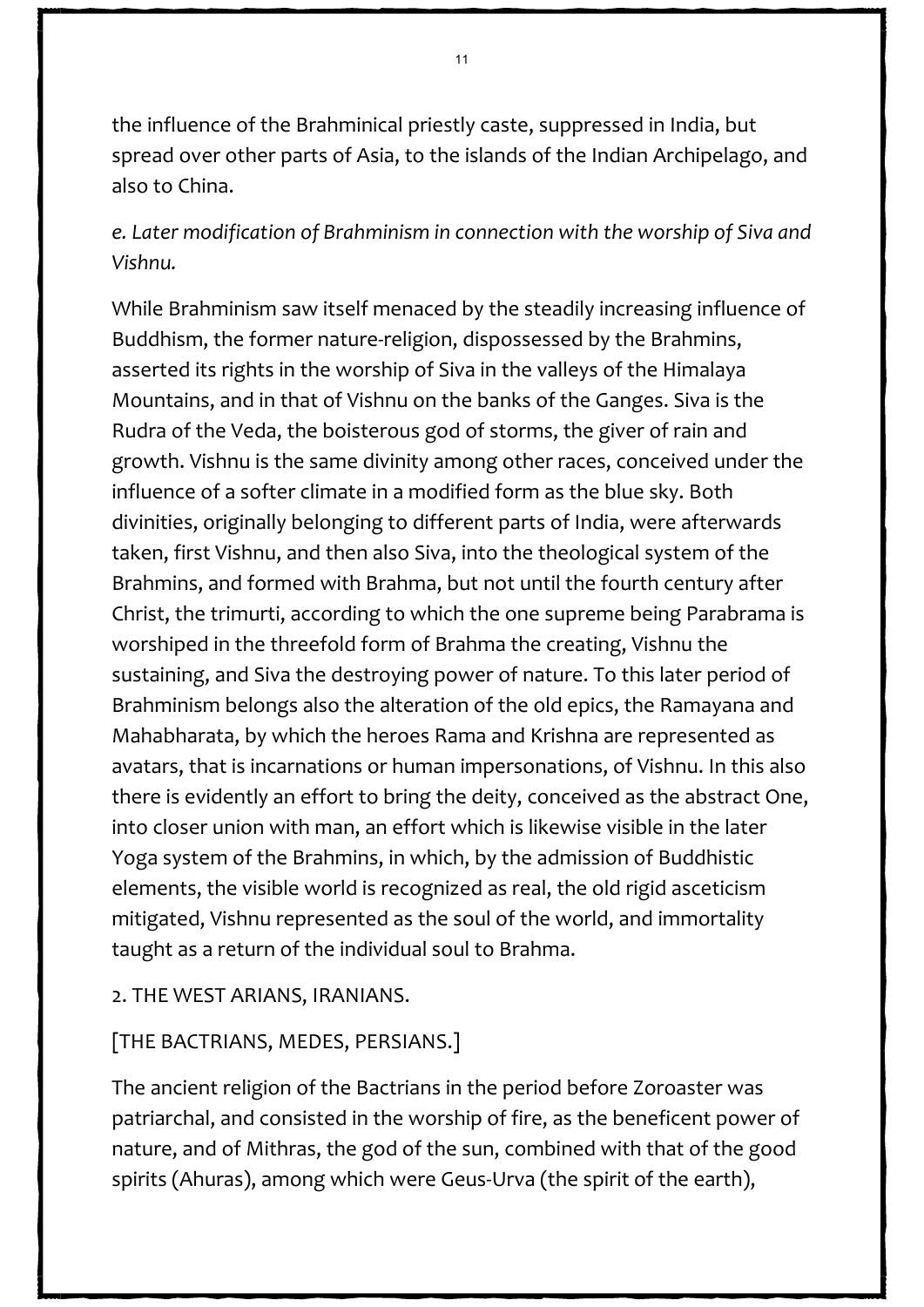Cpento-mainyus (the white spirit), Armaiti (the earth, or also the spirit of piety), and of the hero-spirits Sraosha, Traetona, which as light and darkness are distinguished from Angro (the black spirit).

Later, as it seems, the theology and worship of the neighboring nomadic Arya penetrated to these nations, and caused a religious conflict which ended with the migration of Arya to the south. At this period Zarathustra<sup>[1](#page-15-0)</sup> (Zoroaster) came forward under the Bactrian priest and King Kava Vistaspa, as defender and reformer of the religion of the fathers against the encroachments of a strange doctrine. The Devas (Zend, Dews) or the gods of the Indian Veda appear with Zarathustra as evil spirits. Not Indra, but the hero Traetona, wages war with Ahi (Zend, Azhi), while the kavis, or priests, are attacked by him as deceivers and liars. From the belief in good spirits (Ahuras, *i.e.*, the living, and Mazdas, *i.e.*, the wise), the ancient genii of the country, Zarathustra developed the belief of one highest God, Ahura-Mazda (Ormuzd, Greek, [Greek: Osompzês]), a doctrine which he received by divine inspiration through the mediation of the spirit Srasha. Ahura-Mazda, surrounded by the Amesha-Spenta (Amshaspands), or the holy immortals, not until later reduced to seven, is the creator of light and life. The hurtful and evil, on the contrary, is non-existence (akem), and in the oldest parts of the Avesta, the Gathas, which go back to Zarathustra and his first followers, is not yet conceived as a personal being. First in the Vendidad, written after Zarathustra, does Angro-mainyus (Ahriman), or the evil one, with his Dews, although subordinated to Ahura-Mazda, gain a place in the Iranian conception of the universe, as the adversary of Ahura-Mazda, and as the cause of evil in the natural and spiritual world. From these conceptions there was developed in the later Parsism the system of the four periods of the world, each of three thousand years, in the book "Bundehesh." In the first period, Ahura-Mazda appears as creator of the world and as the source of good. The creation, completed by Ahura-Mazda in six days by means of the word (Honover), is in the second period destroyed by Angro-mainyus, who, appearing upon the earth in the form of a serpent, seduces the first human pair, created by Ahura-Mazda. In the

<span id="page-15-0"></span><sup>1</sup> According to Buusen 3000 or 2500 B.C., Haug 2000 B.C., Max Müller 1200 B.C., Max Duncker 1300 or 1250 B.C., and according to Rœth. I. p. 348, who still puts Vistaspa before Darius Hystaspes, between 589 and 512 B.C.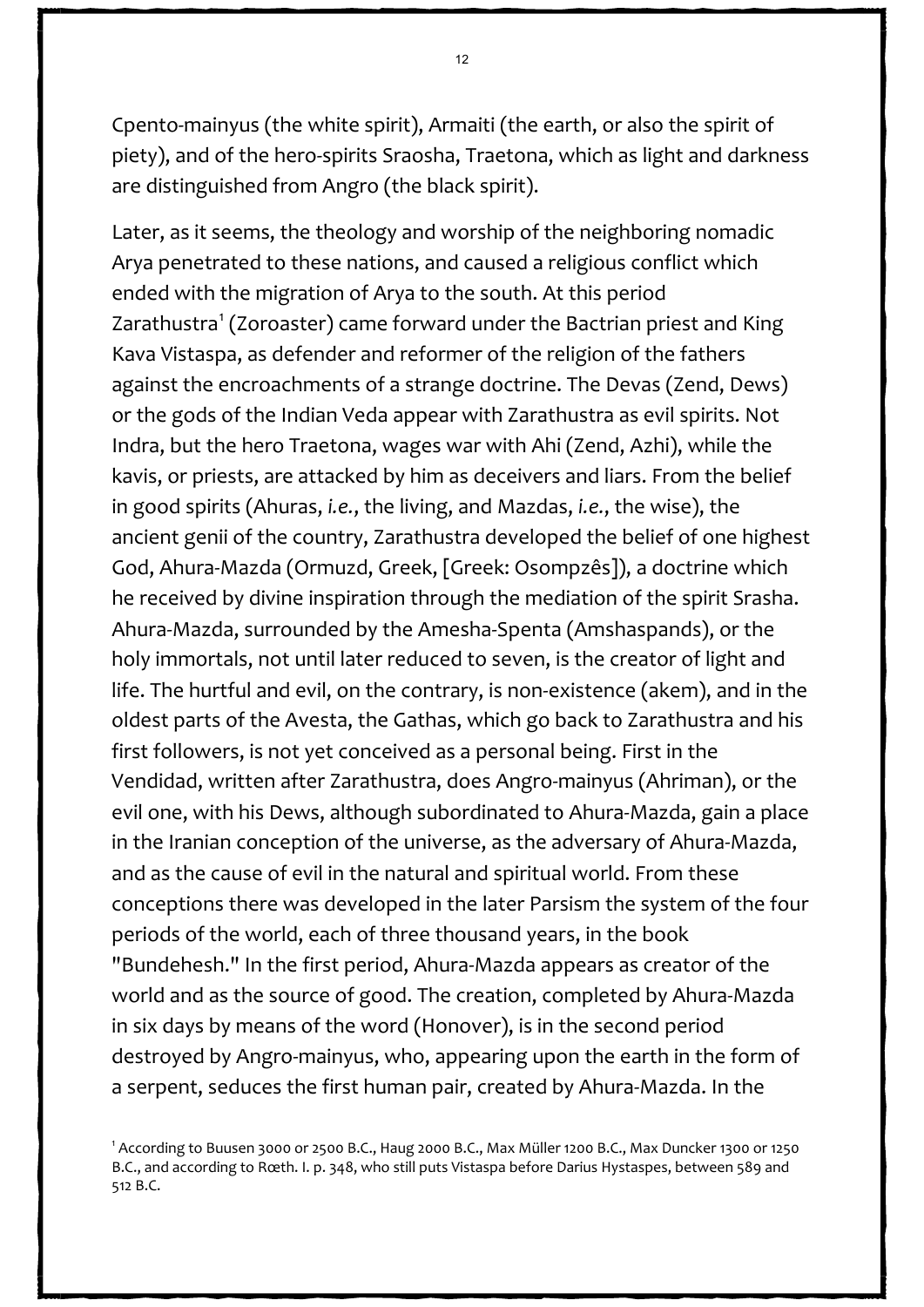third period, which begins with the revelation given to Zarathustra, Ahuramazda and Angro-mainyus strive together for man. After this follows, in the fourth period, the victory gained by Ahura-Mazda. Sosiosh (Saoshyas), the deliverer already foretold in the Vendidad, appears. The resurrection of the dead, not taught by Zarathustra or in the Vendidad, takes place. The judgment of the world begins; the good are received into paradise and the sinners banished to hell. At last, all is purified, and Angro-mainyus himself and his Dews submit themselves to Ahura-Mazda, whose victory is celebrated in heaven with songs of praise.

Thus among the Iranian races, out of the old patriarchal worship of fire and light, on the occasion of the religious struggle with the Indian Arya, and under the influence of Zarathustra, there was developed the doctrine of one supreme God,<sup>[2](#page-16-0)</sup> who, surrounded by the good spirits of heaven, wages war against evil, whence arose later the moral opposition between Ahura-Mazda and Angro-mainyus resulting in the victory of the good principle over the bad. The old dualism of force and matter, beneficent and destructive powers of nature, light and darkness, becomes in Parsism moral. The deity, no longer identified with nature, becomes a personal, spiritual being, the creator of mankind; and the end of the world's development is conceived as the triumph of the good. Hence the high rank which the doctrine of Zarathustra and its further development holds in the history of religion.

#### 3. THE GREEKS.

As man rises in spiritual development, nature becomes to him a revelation ever more and more manifold of the divine. To the Greek (Pelasgi, Hellenes) the whole of nature was living, and his imagination peopled her everywhere with divine beings, who in wood and field, in rivers and on mountains (Oreads, Dryads, Naiads, Sileni, &c.), hovered friendly round him. The Greek was indeed distinguished from other nations by this richer and more elevated view of nature; but he excelled them most of all in this, that the divine object which he worshiped was conceived both in form and character after the human. Zeus, Phoebus Apollo, Pallas Athene, Aphrodite, Ares, Hephaestus, Hestia, Hermes, Artemis, were originally powers of nature

<span id="page-16-0"></span><sup>2</sup> The doctrine of the *Zervana akarana* (infinite time) as the original One, from which the opposition between Ormuzd and Ahriman was held to spring, dates from a later period.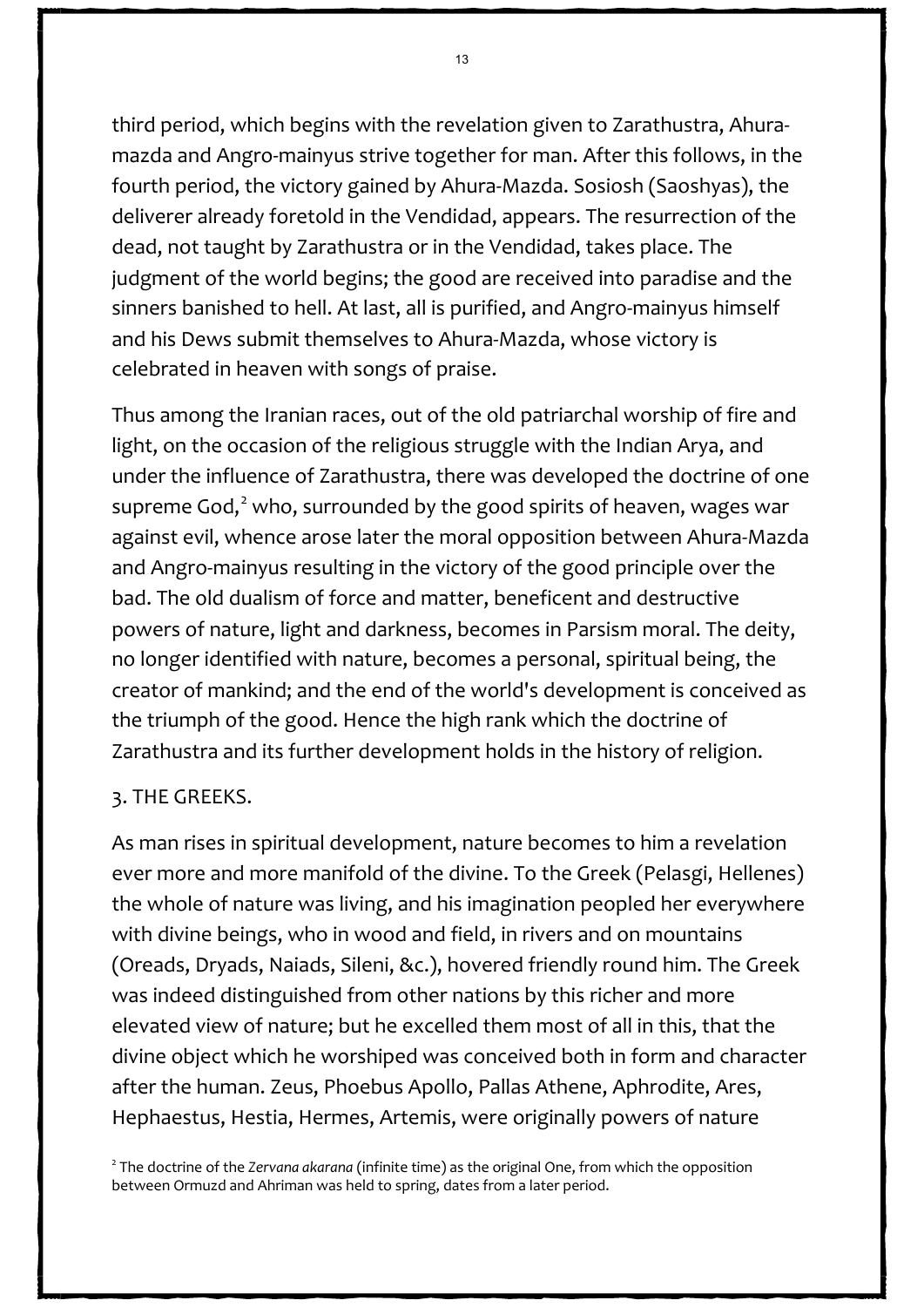personified, as some epithets in Homer still indicate; but they became, sometimes under the same names, types of power and lordship, science and art, courage and sensuous beauty. While Dionysus, Demeter, Hades, and Persephone remained earthly, and Helios, Eos, Iris, and Hecate, heavenly divinities, and Oceanus, Poseidon, Amphitrite, Proteus, and Nereus ruled the waters, Zeus was conceived as the god of the sky and of thunder, who hurled the bolts, the great king and lawgiver, the father of men, and Hera, originally the air, became the protecting goddess of married life; Apollo, the god of light, who shot forth his arrows, not at first identified with Helios, became the god of divination and poetry, who led the choir of the muses; the goddess of light, Athene, became the contentious goddess of wisdom; Aphrodite, born of the foam of the sea, once the symbol of the fruitful power of nature, later, encircled by the Graces, became the type of womanly beauty and charm, to which the strength of man, personified in Ares, corresponds. In like manner in the later mythology, Hephaestus, the god of fire, appeared as the god of the forge, Hestia, the goddess of fire, as the protector of the household hearth, and Hermes, the god of the storm and of rain, as the messenger of the gods, the type of cunning and craftiness, while Artemis, the goddess of the moon, the fruitful mother of nature, took the character of the chaste maiden, the goddess of hunting, who with her nymphs and hounds nightly roamed the fields and woods. The monsters, the Sphinx, the Minotaur, the Cyclops, the Centaurs, symbols of a yet unhuman or half human power of nature, were overcome by the Greek heroes, Perseus, Hercules, Jason, Theseus, Œdipus, the types of human strength and valor. The religious festivals were enlivened by trials of men's strength and skill in games, and the historian and poet offered to the gods the products of human genius. In the religion of the Greeks, however, the moral element, although not passed over and in the Greek epic and tragedy not seldom expressed in grand characters, stood nevertheless too little in the foreground, so that the worship of the divine, as in the older natureworship, especially in the feasts in honor of Dionysus and Aphrodite, was marked by immoral practices. The conception of a future life, which taken in connection with a future retribution has a moral tendency, had but little attraction for the Greek, who rejoiced in the glory of the earth, and saw in nature and in man the kingdom of the divine. The passage from the earlier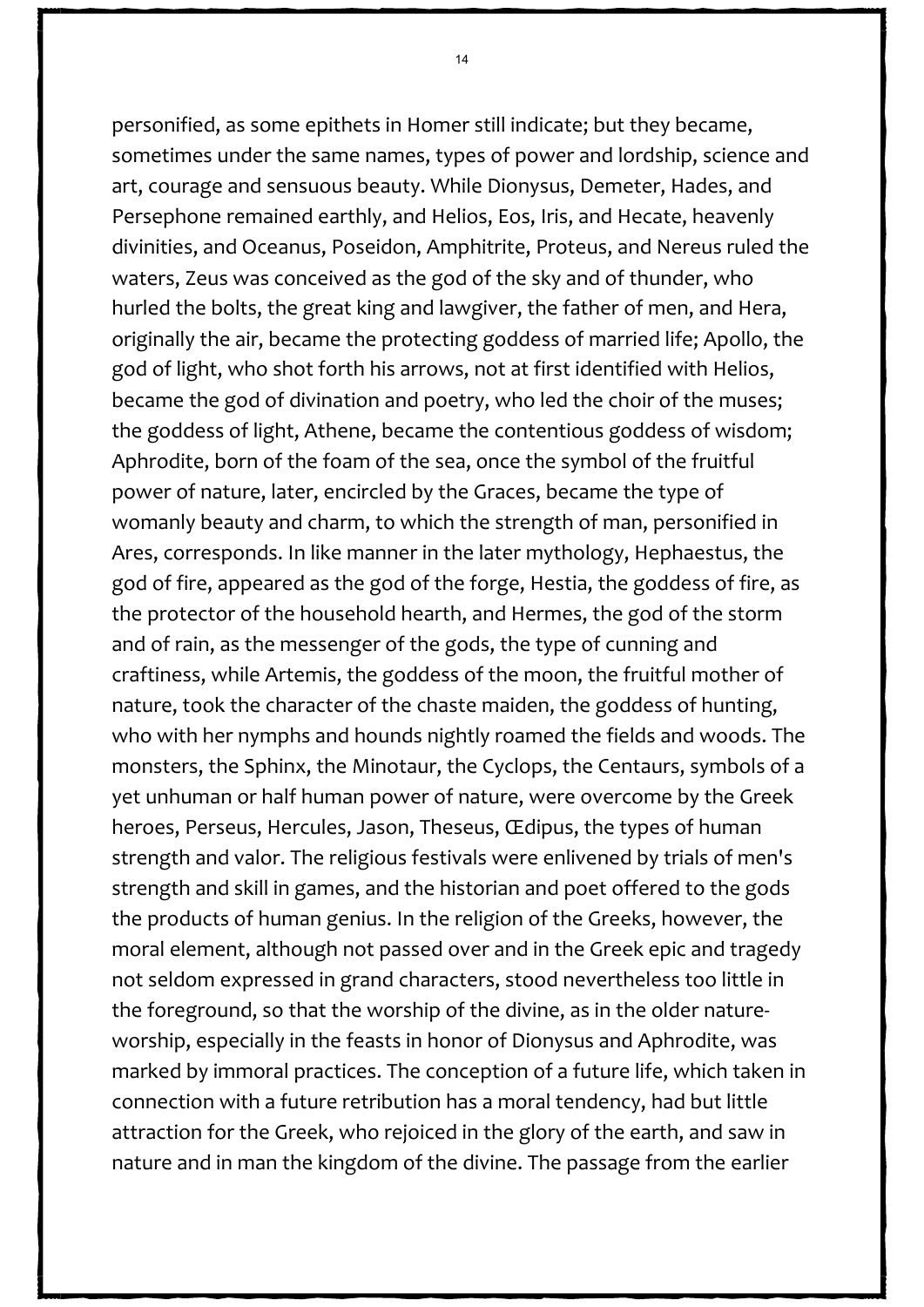poetical nature-worship to the worship of the divine in human form seems to be indicated in the war which Olympian Zeus waged with Cronos and the Titans. The origin and development of the various elements and powers of nature, Chaos, Eros, Uranus, Gæa, the Giants, Styx, Erebus, Hemera, Æther, &c., became, with the poets and philosophers after Homer, matters of speculation, of which the theogonies of Hesiod, Orpheus, Pherecydes, and others furnish proof.

#### 4. THE ROMANS.

In the religion of the Greeks, the æsthetic and moral character of the Grecian people was deified, and in the Romans also we see how that which men value most exerts an influence upon their worship of the divine. The primitive religion of the Romans, borrowed from the Sabines and Etruscans, bears everywhere, in distinction to that of the Greeks, the marks of the practical and political character of the Roman people. The oldest national divinities are, first, Jupiter or Jovis, the god of the heavens, Mars or Mavors, the god of the field and of war, Quirinus (Janus?) the protector of the Quirites, afterwards, together with Juno (Dione) and Minerva, worshiped in the Capitol, (Dii Capitolini); second, Vesta, and the gods of the house and family, the Lares and Penates; third, the rural divinities, Saturnus, Ops, Liber, Faunus, Silvanus, Terminus, Flora, Vertumnus, and Pomona; fourth and last, personifications, in part of the powers of nature, Sol, Luna, Tellus, Neptunus, Orcus, Proserpina, in part of moral and social qualities and states, such as Febris, Salus, Mens, Spes, Pudicitia, Pietas, Fides, Concordia, Virtus, Bellona, Victoria, Pax, Libertas, and others. Peculiarly Roman also is the conception of the *manes*, or shades of the departed, who hover as protecting genii about the living. Afterwards, along with the culture of the Greeks, their gods also were taken, although rather outwardly than inwardly, into the spirit of the people, and the original character of the gods of Latium was modified after the new mythology. Notwithstanding this, however, the worship of the Romans retained its political and practical character. The priests (sacerdotes) Flamines, Salii, Feciales, the Pontifices with the Pontifex Maximus at their head, the Augurs, were likewise officers of the state, and did not form a hierarchy apart from the state and alongside of it.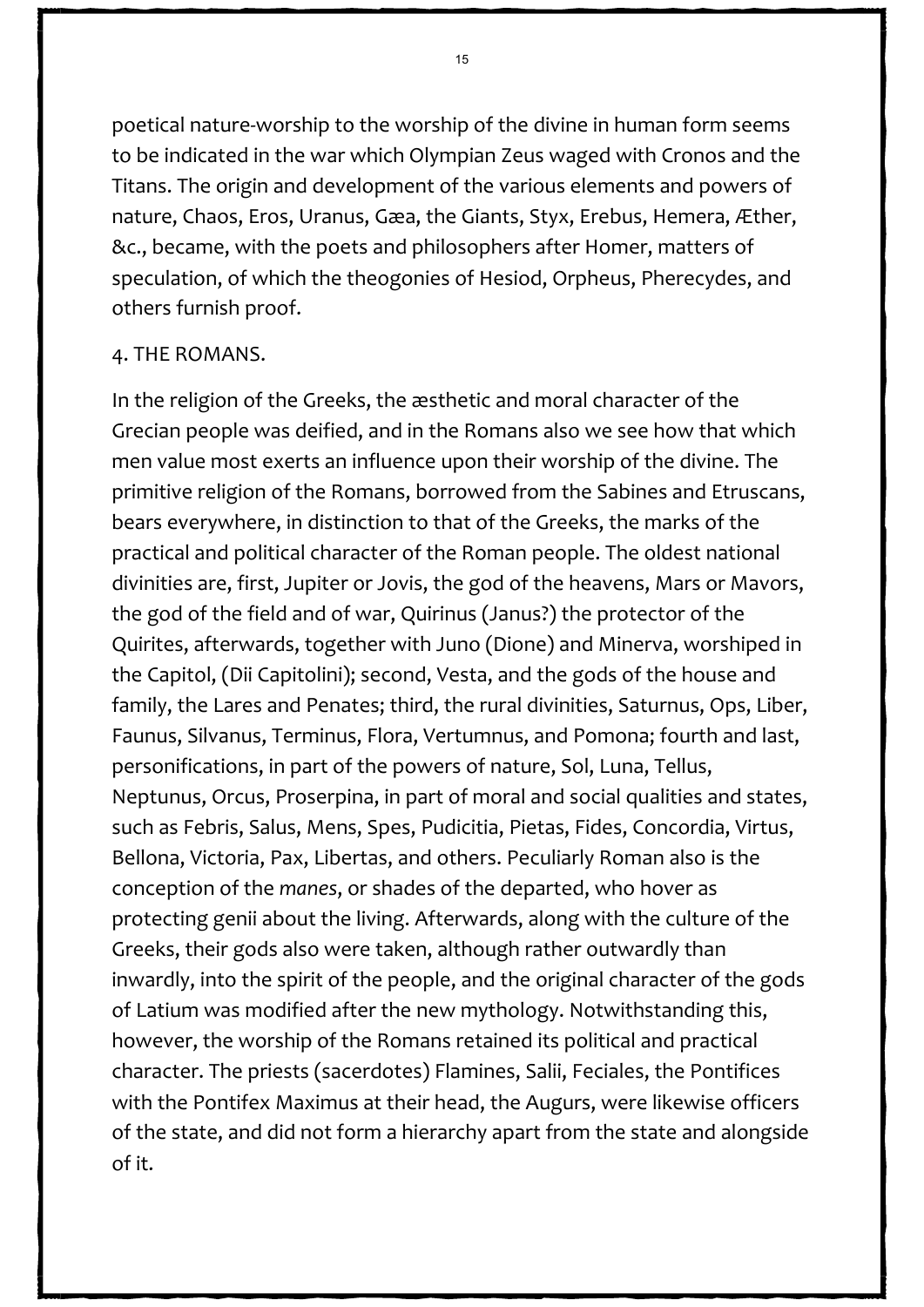#### 5. THE CELTS.

Among the Celtic tribes in Brittany, Ireland, and Gaul, and on both banks of the Rhine, out of an aboriginal life of nature characterized by wildness and license, religion developed itself in the form of the worship of two chief divinities, a male divinity, Hu, the begetting, and a female, Ceridwen, the bearing, power of nature. The priesthood busied itself with speculations about the divine, the origin of the world, and the continued existence of man after death, conceived in the form of the transmigration of souls. Nor did the people's faith lack the conception of good and evil spirits, fairies, dwarfs, elves, which to the still childish fancy are objects of fear or superstitious veneration. To the service of these divinities the priesthood, the Druids, were consecrated, and beside them the bards, or poets, held a more independent place.

#### 6. THE GERMANS AND SCANDINAVIANS.

More developed intellectually is the nature-religion of the ancient Germans (Teutons) and Scandinavians, which betrays thereby the character of the Aryan race to which these nations, like the Celts, originally belonged. The highest god of the Germans is Wodan, called Odhin among the Norsemen, the god of the heavens, and of the sun, who protects the earth, and is the source of light and fruitfulness, the spirit of the world, and the All-father (Alfadhir). From the union of heaven and earth, there springs the god Thunar or Donar among the Germans, Thor among the Norsemen, the bold god of thunder who wages war against the enemies of gods and men. Besides these there are the sons of Wodan, Fro (German), Freyx (Norse), the god of peace, Zio (German), Tyx (Norse), the god of war, Aki (German), Oegir (Norse), god of the sea, Vol (German), Ullr (Norse), god of hunting, and others, to whom are joined female divinities, such as Nerthus (German), Jördh (Norse), the fruitful goddess of the earth, Holda (German), Freiya (Norse), the goddess of love, Nehalennia, goddess of plenty, Frikka (German), Frigg (Norse), the wife of Wodan, mother of all the living, Hellia (German), Hel (Norse), the inexorable goddess of the lower world. Opposed to these divinities (Asen and Asinnen) stands Loko (German), Loki (Norse), enemy of the divine. In addition to these there appear in the Norse and German Sagas, besides the heroes, a multitude of spirits, good and hostile,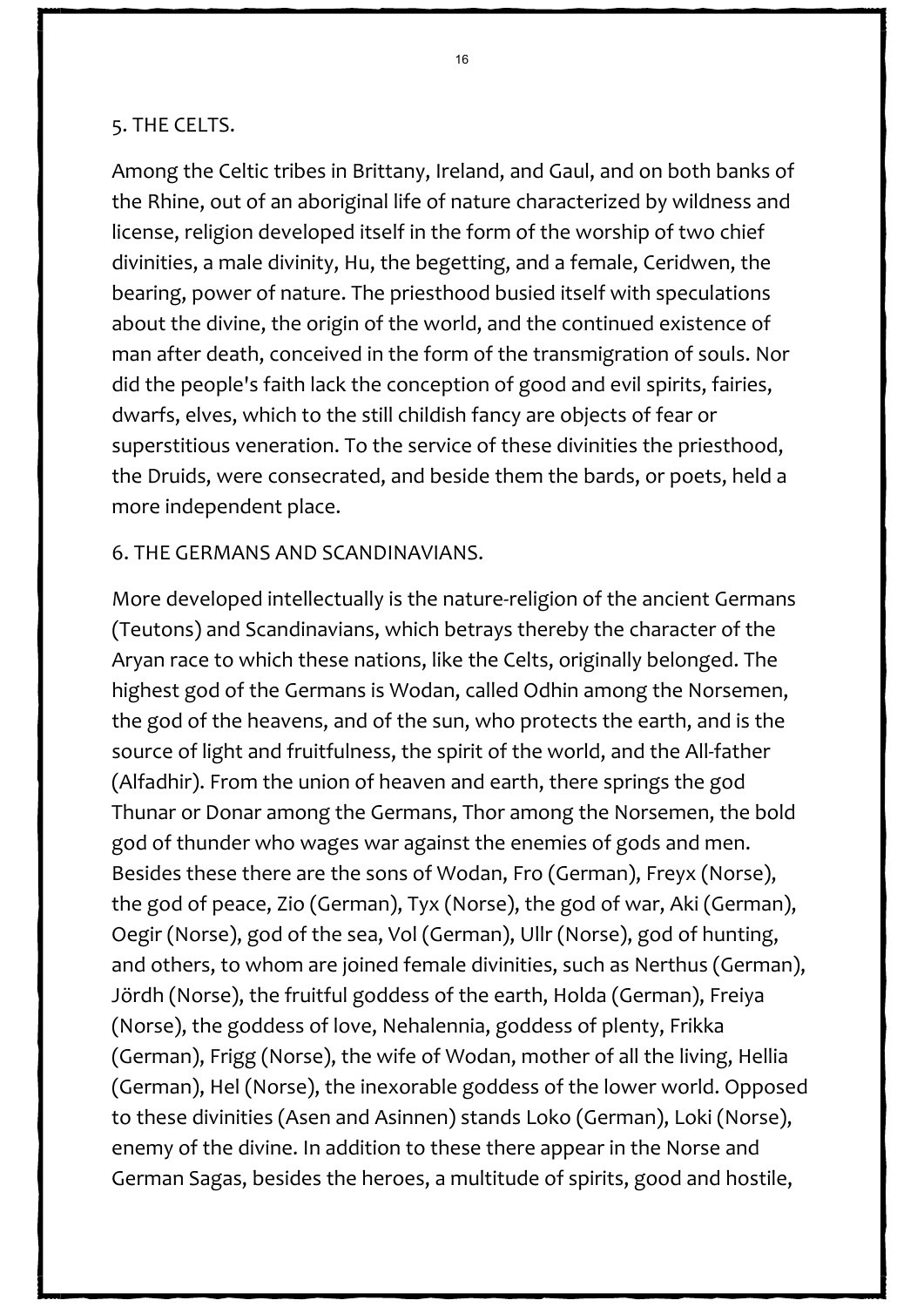giants, elves, Elfen (German), Alfen (Norse), white spirits of light, and black dwarfs, house, forest, and water spirits. The worship was most simple, and, as was the case with the ancient Semites, the Indians of the Veda, and the Greeks, as yet independent of temple service and priestly constraint. The holy places of the Germans were woods, and hills, and fountains, and in the mysterious rustling of the leaves and in the murmuring of the waters the pious spirit caught the breathing of the deity. The father of the house is priest, and the recognition by these races more than elsewhere of worth in woman is apparent also in their religion. In the description of the kingdom of the dead in the German-Norse mythology, Walhalla is the abode of the heroes, hell the gathering place of the other dead. Notwithstanding these still childish conceptions, there was revealed in the moral character and heroic spirit of the German forefathers the germ of a higher development, which makes the nations of Germany and Northern class='center'Europe capable beyond others of a constantly higher conception and estimation of the Christian religion. $3$ 

<span id="page-20-0"></span><sup>3</sup> Among the Roman writers who furnish us with information upon the religion of the Germans, Tacitus deserves mention, in his "Germania," as well as in his "Annales" *passim*. The chief source with regard to the Norse religion is the older Edda, under the title "Edda Sæmundar hin Froda."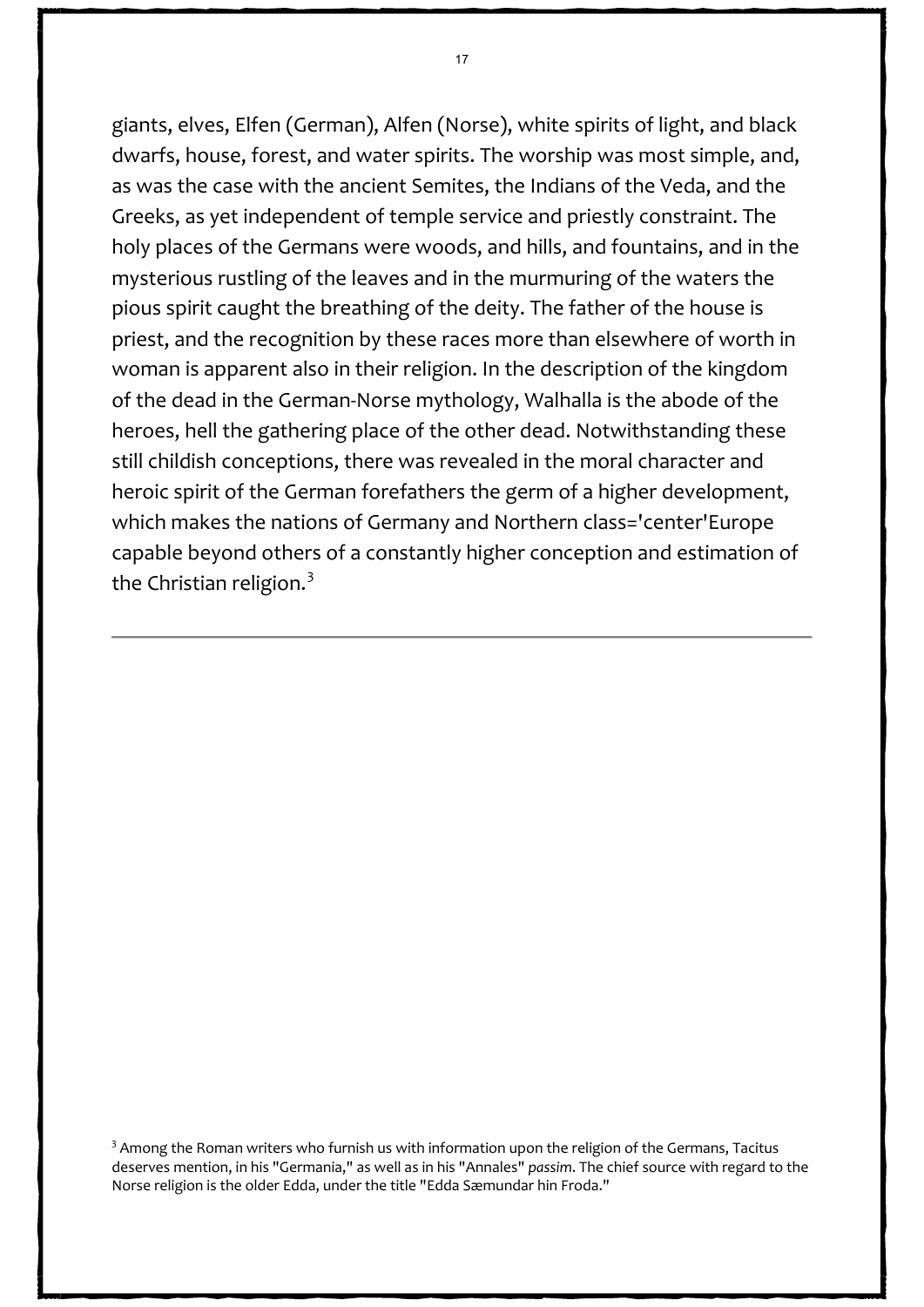# <span id="page-21-0"></span>**CHAPTER 3. THE RELIGION OF THE SEMITES**

#### I. THE PHŒNICIANS, SYRIANS, BABYLONIANS, CARTHAGINIANS, AND ARABIANS.

In the Semitic races the religious spirit rose above nature-worship in the effort to separate God from nature, and to elevate him above nature as Lord, Baal (plural Baalim, either from the different places where he was worshiped, or the various names under which he was worshiped), Bel, El, Adon (Adonis). Thus Bel among the Babylonians, Baal among the Ammonites and Moabites, was the god of light, the lord of heaven, the creator of mankind, who had his throne above the clouds and was invoked on mountains. Also the title Molech and Baal Molech to designate the Supreme Being among the ancient Phoenicians and Carthaginians, and the nations nearest related to Israel, the Moabites and Ammonites, as well as the derived names Milcom (Kamos) [Chemosh, Eng. ver.], among the Ammonites, and Melkartht at Tyre and Carthage, indicate, like Baal, an original effort to conceive God as the ruler of nature. Agreeing with this conception of the Deity, there is manifest, as well in the worship of Baal as of Molech and the female Astarte (Melecheth) [Ashtaroth, Eng. ver.], worshiped with him, partly in the abstinence from marriage, partly in the human sacrifice, especially the sacrifice of the first-born, the aim, through abnegation of the life of sense, and through the sacrifice, even though unnatural, of what is dearest to man, to appease a divinity who as lord and governor rules and subjects to himself the power of nature and every propensity of sense.

In spite of the effort to elevate the Deity as Lord and King above nature, most of the Semitic nations gradually sank back into the old nature-worship, and, uniting with the worship of the highest God, Baal and Bel, that of a female divinity under the names of Baaltis, Beltis, Aschera, Mylitta, they made religion to consist in the sacrifice of chastity to the will of the Deity, as the fruitful, productive power of nature, and thus fell into gross immorality.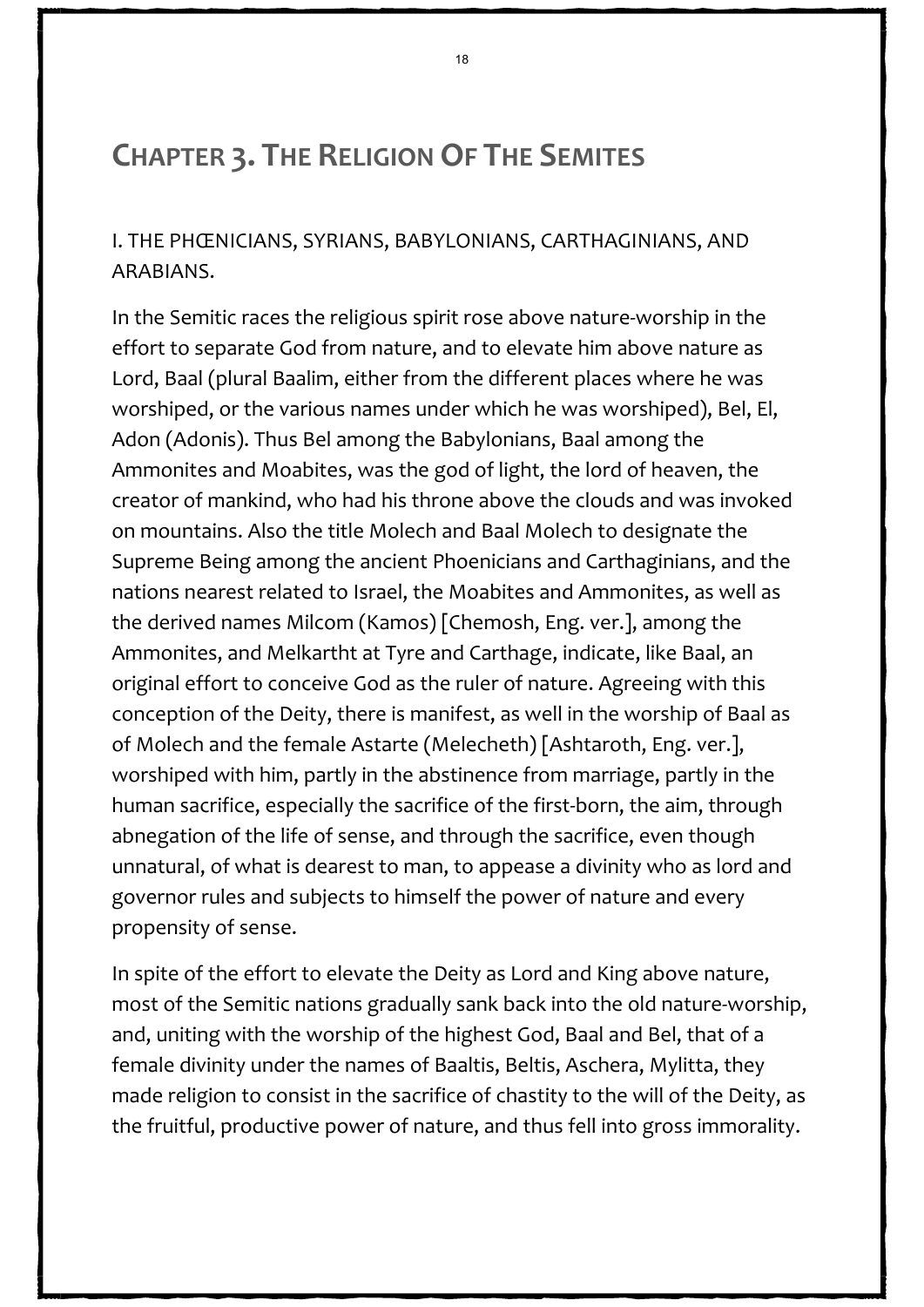Religion appears in another form among the Semites in the worship of the stars among the Babylonians and ancient Arabians. This astrolatry, originally a kind of fetichism, became nature-worship, and gradually rose to the worship of the intelligence manifested to our contemplation in the movement of the heavenly luminaries. Astrology arose, and religion no longer expressed itself in passive acquiescence, but was united with the effort to guide the life by the knowledge to be drawn, as men imagined, from the motion of the stars.

#### ISRAELITISH RELIGION.

#### *a. Its origin. The patriarchal religion. Mosaism. Prophetism.*

While most of the Semitic nations, in opposition to the effort to elevate God above nature as lord and governor, returned to the old nature-religion with its grossly sensual worship of the divine, and others got no farther than to the conception of a deity, who, like a consuming fire, stood opposed to nature, and was to be appeased and propitiated by human sacrifices, there was developed among the Israelitish people, gradually and in constantly higher measure, in connection with a higher moral and religious disposition, the worship of God as a being who, though distinct from nature, is yet not opposed to it, and thus no longer demands human sacrifices, but obedience and moral consecration.

The common origin of the religion of the Israelites and that of their Semitic relations, though hardly evident even in the oldest monuments of the Hebrew literature, appears from the following facts and particulars: firstly, the composition of Israelitish names not only with El, but also with Baal, such as Jerubbaal (adversary of Baal), (Gideon), Esbaal, Meribbaal, names which afterwards, on account of the aversion which the ever-increasing distance in religion between the Israelitish nation and the nations related to it must, from the nature of the case, have inspired against the name of Baal, are changed into Jerubboseth, Isboseth, and Mephiboseth, as also the interchanging of El and Baal, of Baal-jada and Eljada, seem to point to an ancient period when the name Baal (Lord) was used, like El, Elohim, El Eljon, El Schaddai, Adonai, even among the Israelites, to designate the Supreme Being. Secondly, the God of Abraham (Elohim), although he desires no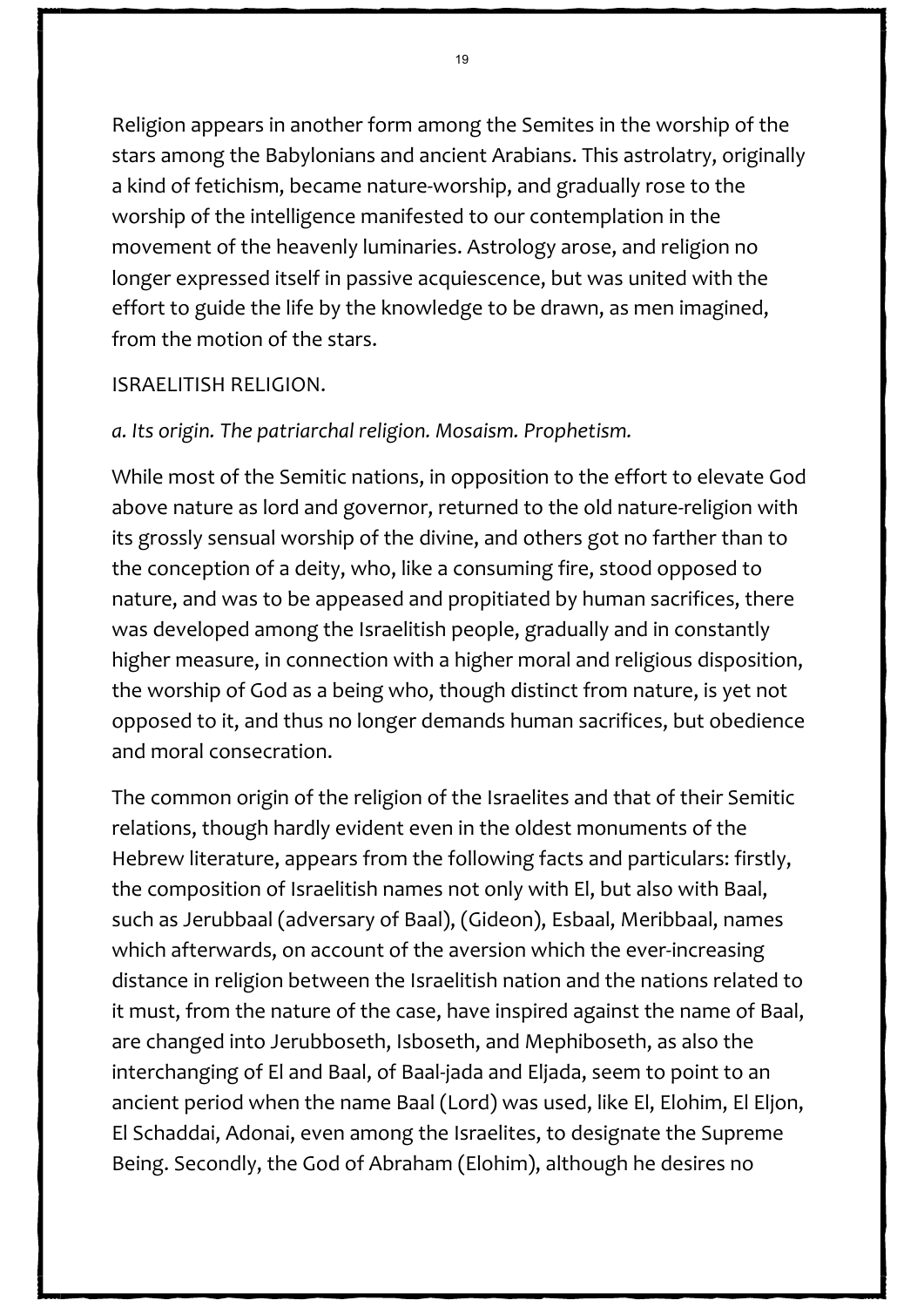human sacrifices, nevertheless praises the willingness of the father to offer up his first-born, and sees in that the highest proof of devotedness and obedience. Thirdly, circumcision, already before Moses the bloody symbol of consecration to God, and also the right of Jahveh to the first-born, and the necessity of ransoming them from him, imply an earlier conception of the deity as a being, who, although on a higher development of the religion he is not indeed any longer thought to desire human sacrifice, nevertheless has a right to such a sacrifice, and thus demands indemnity for remitting it. Fourthly, the later conception, of Jahveh as a destroying fire, and the way in which the God of Israel is conceived in connection with fire, and as manifesting himself in fire, betray, even in the midst of a more advanced religious development, an original relationship with the like conceptions of the other Semites. Fifthly, even in the orthodox Jahveh-worship, some symbols, as the twelve oxen in the porch of the temple, the horns of the altar for burnt-offerings, perhaps also the in part oxlike form of the cherubim, point to an earlier worship of the deity under the form of an ox, the symbol of the highest might, especially among the Semitic races.

In confirmation of the supposition thus suggested of a community of origin in the religion of the Israelites and in that of the nations related to them, there is also to be remarked, firstly, the sympathy always felt among the people of Israel for the worship of Baal and Molech, in face of the strongest opposition on the part of the prophets; secondly, the statement of Amos, that even in the wilderness the Israelites worshiped Molech; thirdly, the fact that in the time of the Judges, Jephthah offered his daughter to Jahveh, and still later the feeling, not driven out even by Mosaism, that the wrath of Jahveh must be appeased by human blood, a necessity which David recognizes; fourthly, the ancient custom in Israel, as in the nations related to them, of worshiping the deity on mountains and heights, against which the priestly legislation strove in the interest of the pure worship of Jahveh; fifthly, the heterodox worship of Jahveh in the kingdom of the ten tribes under the form of a calf.

From all this it seems fair to conclude that the religion of the oldest forefathers of Israel had its root originally in one and the same soil with the religion of the other Semites. Out of an earlier nature-religion there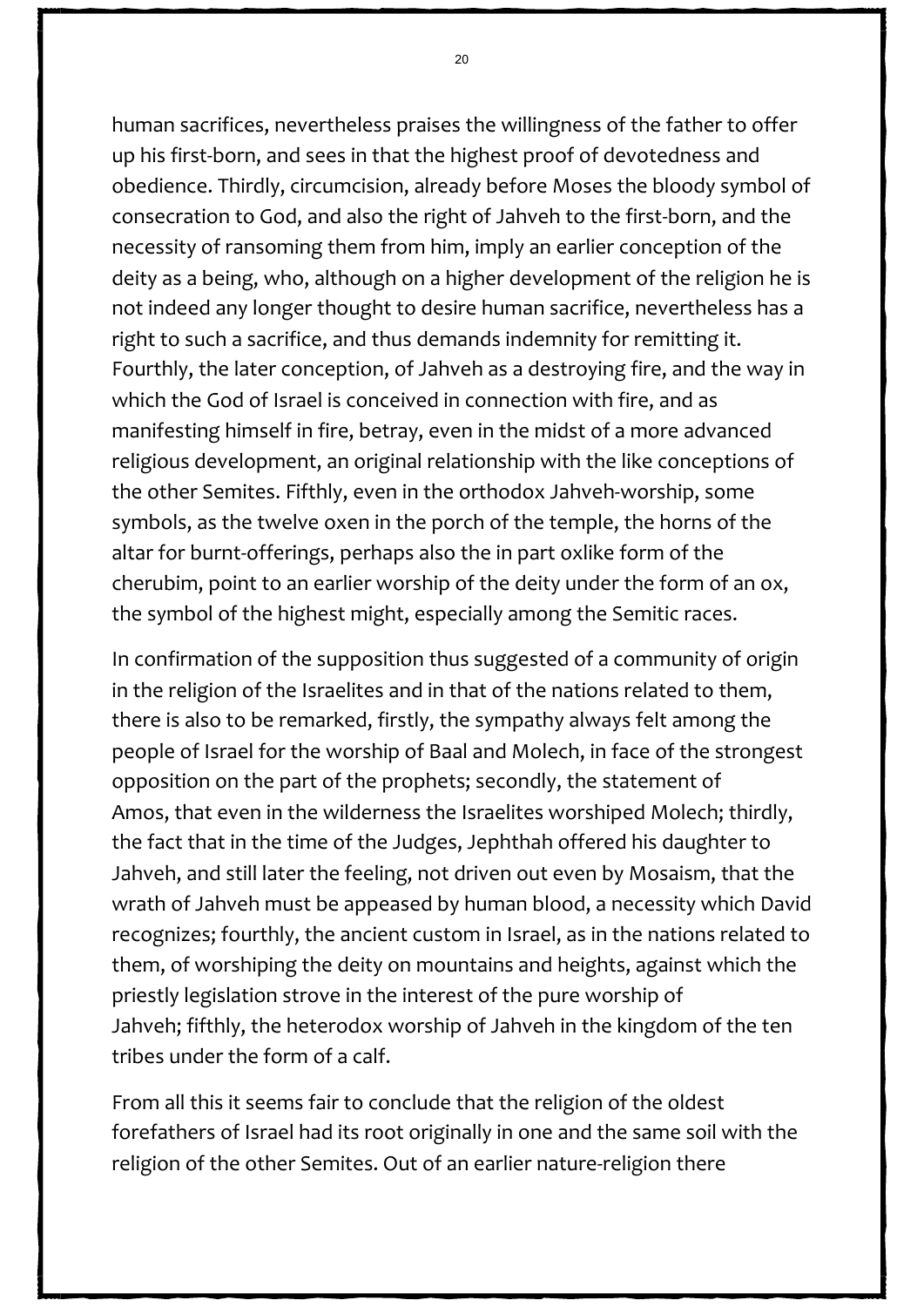developed among the Semites the conception of Baal, the lord of nature, and of Molech with his inhuman worship. While, however, the other Semites remained in this lower stage, or rather sank back more and more into the immorality of the nature-religion,—an hypothesis suggested by a comparison of the religious state of the nations of Canaan in Abraham's time with their state at the time of the conquest of the land by Joshua and afterwards,—in the family of Abraham, religious consciousness rose to the recognition of a deity, who, although he had a right to human sacrifices, yet did not claim such sacrifices, but was satisfied with men's willingness to bring them to him. With this higher development of religion, the names of the Supreme Being, Baal and Molech, originally common to the whole race, came more and more into contempt, and were regarded as the expression of abominable idolatry, while even the worship of Jahveh under the form of a calf, originally permitted, was later branded by the prophets as heresy.

Though it was in the family of Abraham that even in Mesopotamia the beginning of this higher development of the Semitic religion showed itself, which, after his migration to Canaan became the heritage of his family, yet the patriarch of Israel did not stand alone in this respect among the Semites. The old Canaanitish chieftains also of the patriarchal period, Melchizedek and Abimelech, worship the same God as he, while on the other hand in his own family not all traces of polytheistic superstition have disappeared, and these traces are also visible still later in Israel.

The patriarchal religion, which afterwards with the great majority fell into oblivion, was recalled afresh to men's minds by Moses, and the God of the fathers was preached by him under the name before unknown of Jahveh, to whom, with the exclusion of all other gods, religious worship is due. The Jahveh of Moses, like the El Eljon of the patriarchs, is the one only object of worship (Deus Unus), yet without excluding the possibility of other gods existing. Not until later did the more developed conception of Jahveh arise as the one only God (Deus unicus), who is throned in heaven, and like the Elohim of the patriarchs, encircled by celestial beings (Bene Elohim, Malakim, Angels), who execute his commands, yet are not objects of religious adoration.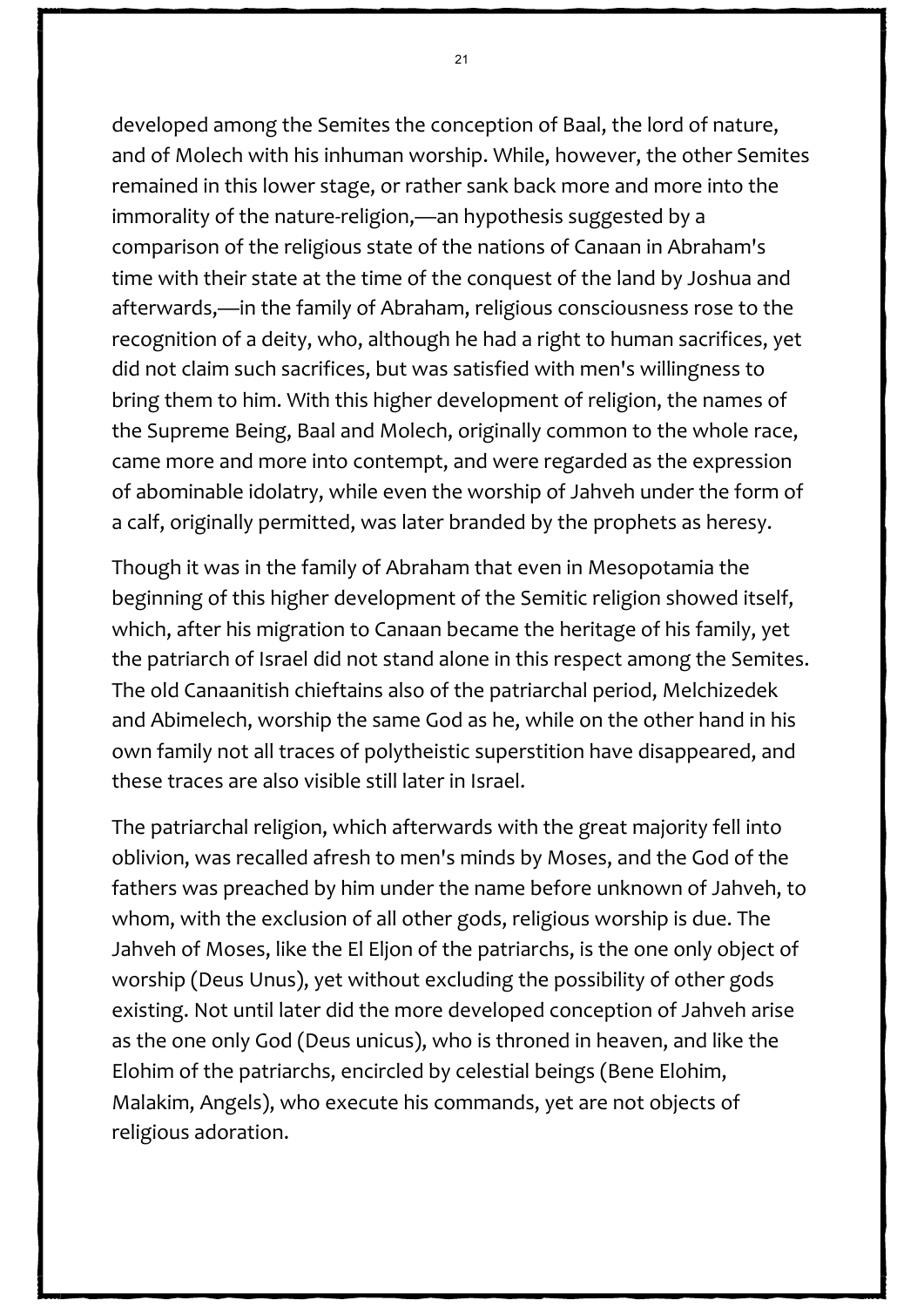The religious standpoint of Moses is the legal. Jehovah stands related to his people as the Holy, as lawgiver and judge; and the true moral consecration to God is symbolically expressed in the ritual, especially in the sacrifice, while the relation of the people to God is based upon the mediation of the priests. Along with this, and out of Mosaism, after the time of Samuel, prophetism was developed, in which independent religious conviction, outside the limits of the priesthood, and without distinction of rank or birth, awoke among the people. Prophetism, in the domain of religion, is the development of the religious spirit to individual independence and freedom. The prophet, rising above the legal standpoint and outward ceremonial, puts the essence of true worship in morality, but recognizes also along with the deepest feeling of dependence upon God, in the independence and spontaneity of the religious and moral life, the irresistible power of the divine spirit, by which the Most High, though apart from the world and throned in heaven, puts himself into the closest and most intimate communion with the true worshiper. Thus the gulf which divided Jahveh, as a God afar off, from the world and his worshipers, closed up more and more. With the conviction of the pureness and truth of her religion, Israel felt the calling to raise it to the religion of the world, and in the realization of this she saw the ideal of the future.

#### *b. The Israelitish religion after the Captivity.*

The free character which distinguished prophetism in the religion of Israel changed, after the return of the people from captivity, especially with the party of the Pharisees, to literalness and formalism. The prophets gave place to the synagogue, the living proclamation of the truth to scriptural erudition, the spirit of freedom to slavish subjection to Scripture and tradition. As the ancient productions of the Indian literature, originally the expression of the popular thought of India, were elevated by the Brahmins into Veda, holy, inspired scripture, so also the religious literature of Israel took on the character of a closed Canon, so that what was once the expression of religious life became now rule of faith. The standpoint of the law which prophetism had already overcome was again strongly maintained, the law enriched with a number of new ordinances, and the essence of religion made to consist partly in dogmatic speculation, partly in a merely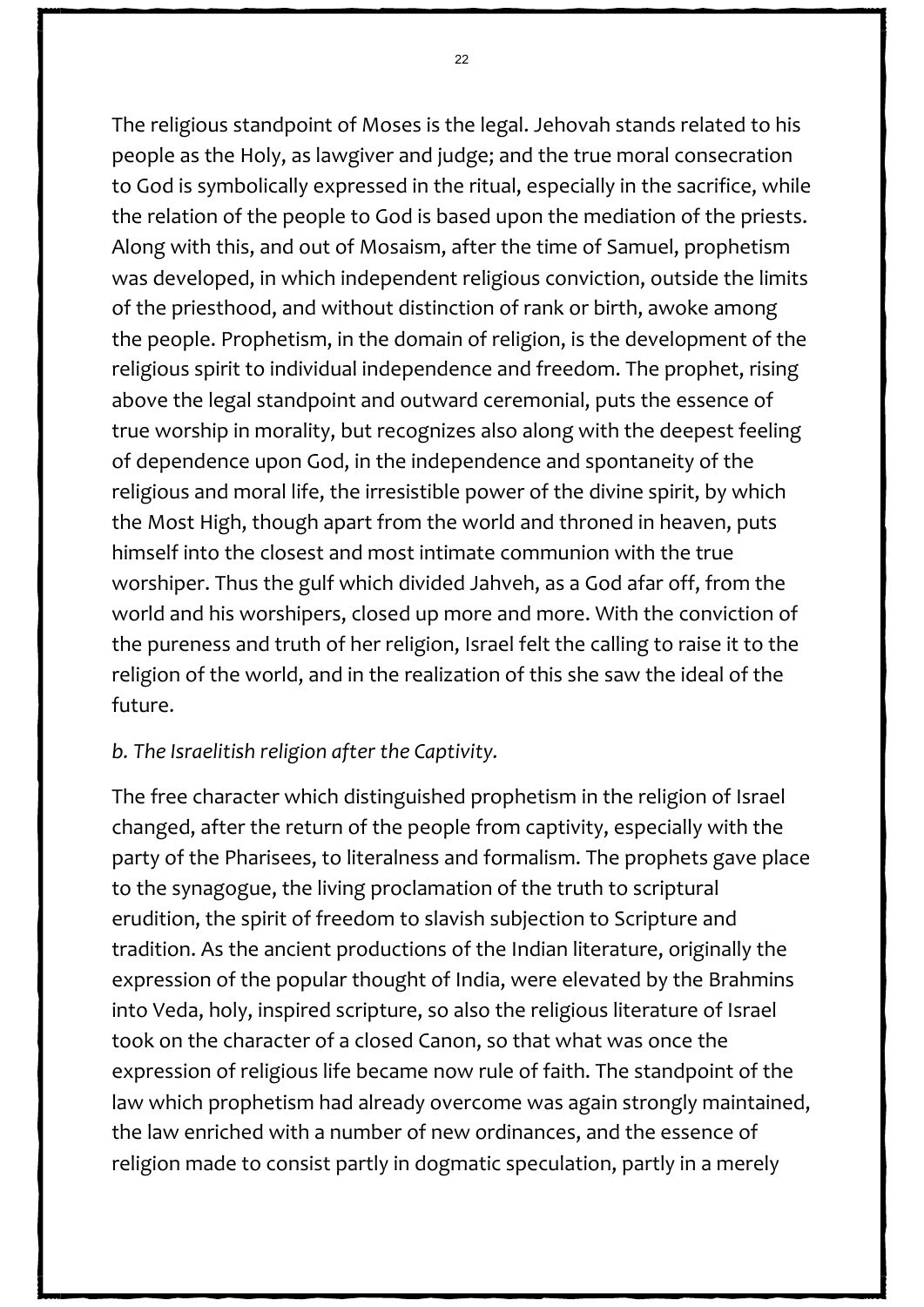outward service, devoid of inner life. The Messianic prediction, or the expectation that the kingdom, divided in Rehoboam's reign, once more united under a prince of the house of David, should be exalted to new bloom and lustre,—which in the older prophets was the natural and historically explicable form in which the ideal of Israel's future presented itself to the seer, but which, under the influence of the changed political conditions, had already been replaced in the later prophecy by the more general conception of a future triumph of the true religion of which Israel was the bringer,— returned, yet not as the ideal of the prophetic spirit, but as a dogma, the product of scriptural interpretation. The pure monotheism, by which formerly a place in the Providence of God had been allotted to everything, even to moral evil, became corrupted, under the influence of Parsism, by the conception of two kingdoms, of God and of the Devil. The angels, originally the messengers of Providence, became under mythological names, Gabriel, Raphael, Michael, &c., so many middle beings who filled the space between the Deity, existing apart from the world, and the world. The lower world (sheol, [Greek: aidês]), formerly the general abode of the dead, of bad and good without distinction, was split into two parts, paradise and gehenna, and became a place of recompense, and, along with this, religion, once an end, became the means of warding off a dreaded punishment, or of gaining a future of bliss. The doctrine of immortality, as the continuation of man's moral development, which was formerly unknown in Israel, appeared, as in the later Parsism, in the form of a bodily resurrection of the dead, at first of the righteous only, but afterwards in the form of a general resurrection, by mediation of the Messiah, at whose appearing, which was expected just before the end of the present state of things, the great judgment of the world, of living and dead, was to be held, heaven and earth renewed, and the kingdom of God founded. Beside the learned party of the Pharisees stood the Sadducees, who subordinated religion to politics, rejected the Messianic idea and the authority of tradition, and, in denying immortality in the form of a bodily resurrection, failed to perceive the truth of immortality, for whose recognition the premises and germs existed in the religion of Israel, though not as yet developed. The third party, that of the Essenes, was marked by quiet piety, and in many respects also by excessive asceticism. In the midst of the Pharisaic formalism, the unbelief of the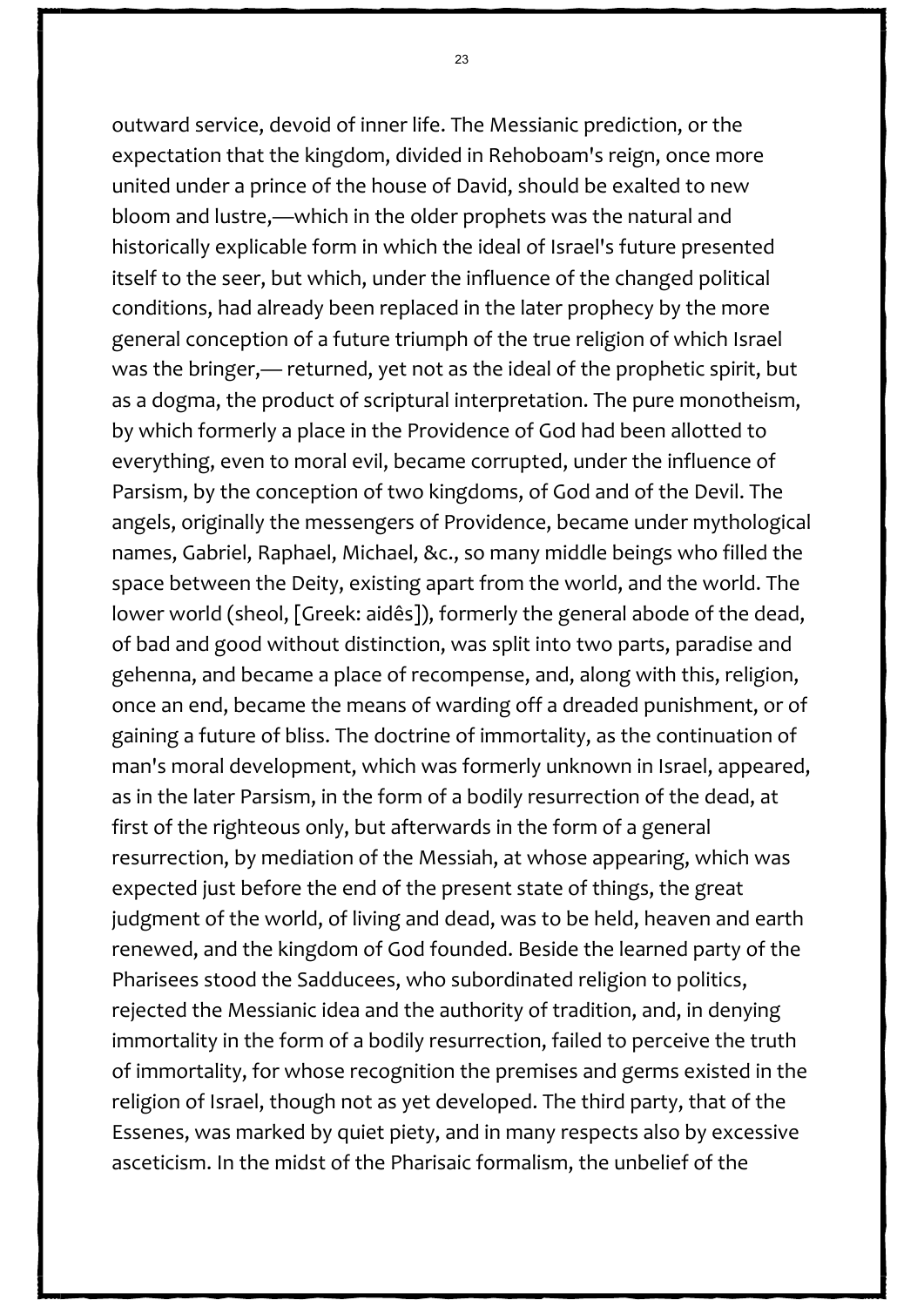Sadducees, and the pietism of the Essenes, there was yet in Israel a seed of true worshipers, who, though not above the dogmatic prejudices of their time, had heart and mind open for the true religion, and who set the true blessing to be looked for from the Messiah in the satisfying of their religious and moral needs.

#### 3. THE CHRISTIAN RELIGION.

The Israelitish religion, which reached its highest stage of development in prophetism, but which among the later Jews after Ezra degenerated, with the Pharisees into formalism and worship of the letter, with the Essenes into mysticism and asceticism, and which with the Sadducees, along with the sacrifice of the prophetic ideal of the future, was subordinated to politics, developed in Christianity, but freed from once cherished national expectations and outward forms, into a purely spiritual knowledge and worship of God. Jesus fathomed the deep meaning of the religion of his people, and its original fitness to become, through higher development, the religion of the world. Jesus devoted himself to the end of forming the human race into one great society (the kingdom of heaven), of which religion should be the soul and life, and, convinced of his calling, proclaimed himself as the Son of man, who, as such, belonged not to Israel alone, but to mankind. Jesus combated both the formalism and exclusiveness of the Pharisees, and the unbelief of the Sadducees, and with word and deed preached a religion which, independent of all outward form, took hold of the human heart, and which, developing into an independent principle in man, was to find its commission, not in the authority of Scripture or tradition, not even in that of his name, but in its own power and truth. In him religion appeared as the power of self-sacrificing love, which fears not even death, and to which dying is not the losing of life, but the development of life. In distinction from other religions, in which either God and man are strangers to each other, and opposed to each other, or man's personality is, as it were, sunk in God, Christianity is the religion by which man, in the full enjoyment of individual development, and with the sense of his own strength, lives in the consciousness of the most entire dependence upon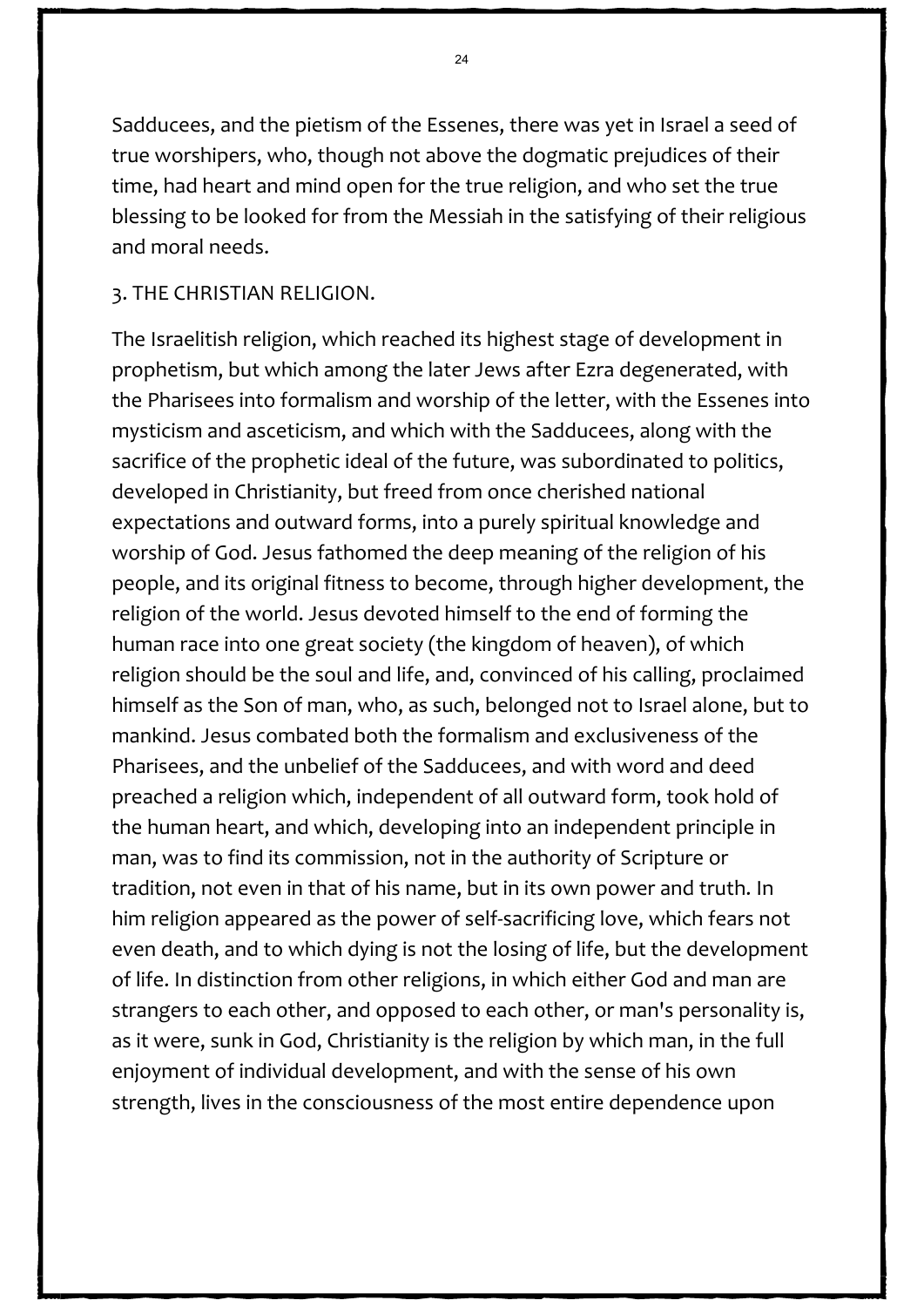God. Religion in its highest form, conceived as the oneness of man with God, is realized in Christianity. $4$ 

#### 4. ISLAMISM.

The religion of the ancient nomadic tribes of the Arabian peninsula originally exhibited a polytheistical character, in the form of the worship, in part of sacred stones, in part of the powers of nature, especially of the stars, whose position and motion were thought to exert an influence, beneficent or baneful, upon the destinies of men. With these conceptions was combined a certain leaning toward monotheism, which manifested itself especially in the common worship of Allah taala (equivalent to El Eljon), which was afterwards quickened and strengthened by association with the Jewish tribes, with whom they held themselves to be related by descent from Abraham. The Parsee doctrine of demons, also, was not unknown in Arabia, after the conquest of the Persians in the fifth century. After the third, fourth, and fifth centuries, Christianity also, though in a corrupt form, or, definitely, in the form of Monophysitism and Nestorianism, which had been condemned by the church, became established in Arabia.

Amid such diverse elements, there was need of unity in the domain of religion, a need for which Mohammed, after the example of others of his family, sought to provide.

He was born at Mecca (571) of an honorable family, belonging to the Koreish tribe. Finding no satisfaction for his restless spirit in the trade to which after his parents' death he had at first devoted himself, he gave himself up, in solitary retirement, to quiet meditation, and became more and more convinced of his calling to put an end, by means of a better religion, to the confusion existing among his countrymen with regard to religion. The religious idea which overmastered him presented itself to his powerful Oriental imagination in the form of a vision as a revelation of Allah taala, made to him in the fortieth year of his life by mediation of the angel Gabriel. His conviction, thus acquired, was confirmed by revelations afterwards

<span id="page-28-0"></span><sup>&</sup>lt;sup>4</sup> The most original sources of the Christian religion are the Synoptic Gospels, in which, however, criticism must distinguish between the older and later portions. The fourth Gospel is marked by a more profound speculation upon the person and the work of Christ, by which the Christian mind freed itself entirely from the Jewish forms in which Jesus, as a popular teacher in Israel, had set forth his doctrine.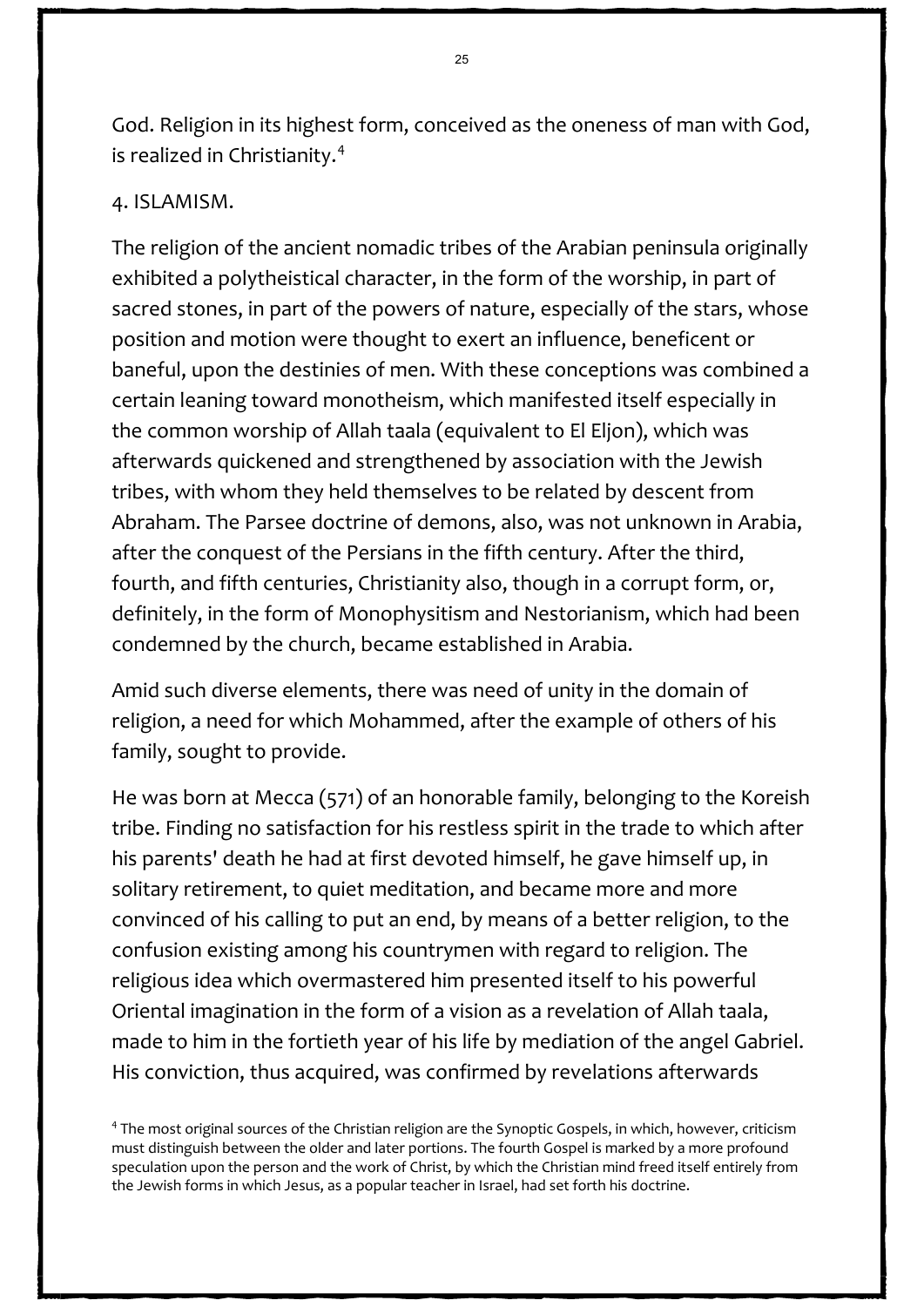received; and, shared at first with a small circle of trusted friends, gradually spread wider, until at last Mohammed came forward in the ancient sanctuary, the Kaaba, at Mecca, as prophet of Allah. For this he was pursued by his countrymen, and fled from thence to Medina, in the year 622, the beginning of the Moslem era. The number of his followers increasing, he had recourse to arms. He conquered Mecca in 630, and made the Kaaba, after destroying the idols in it, the sanctuary of the new religion.

The doctrine of Mohammed (Islam, submission to God, whence his followers take the name of Moslems), is contained in the Koran. The various Suras, or divisions, originally the revelations received by the prophet at different periods of his life reduced to writing, were, soon after his death, united by Abu Bekr into one holy book, under the name of the Koran (al Kitab, the book), which, like the Bible among the later Jews and Christians, was clothed with divine authority. The central doctrine of Mohammed is the belief in one God, Allah, who, as the Creator and Lord of all things, in strictest isolation from the world, is throned in heaven. All that takes place upon the earth befalls according to the eternal decree of God, a conception in which, at least among the Orthodox Moslems, the Sunnites, who are distinguished in this respect, as in others, from the dissenting Shiites, there is no place left for human freedom. This God has from the earliest times revealed himself to some privileged men, Adam, Noah, Abraham, Moses, Jesus (Isa). To the last is due the honor of having been the reformer of degenerate Judaism. He is not, as the Christians of Mohammed's time taught, the Son of God in a metaphysical sense, much less God himself,— Allah is one, he neither begets nor is begotten,—but a prophet of human descent. The greatest and last prophet is Mohammed himself, in whom prophetism reached its fulfillment. Along with the doctrine regarding God and his relation to the world, prayer, hospitality, and benevolence occupy a prominent place in the teaching of Mohammed, looked at from its practical side, and also the belief in a future life, in the Jewish-Parsee form of the resurrection of the dead, the judgment of the world, future reward and punishment, paradise and hell. The truth of this divine revelation rests upon the very fact of its having been revealed, and, according to Mohammed, it no more needs scientific proof than confirmation by miracles, to which Islamism did not appeal until later.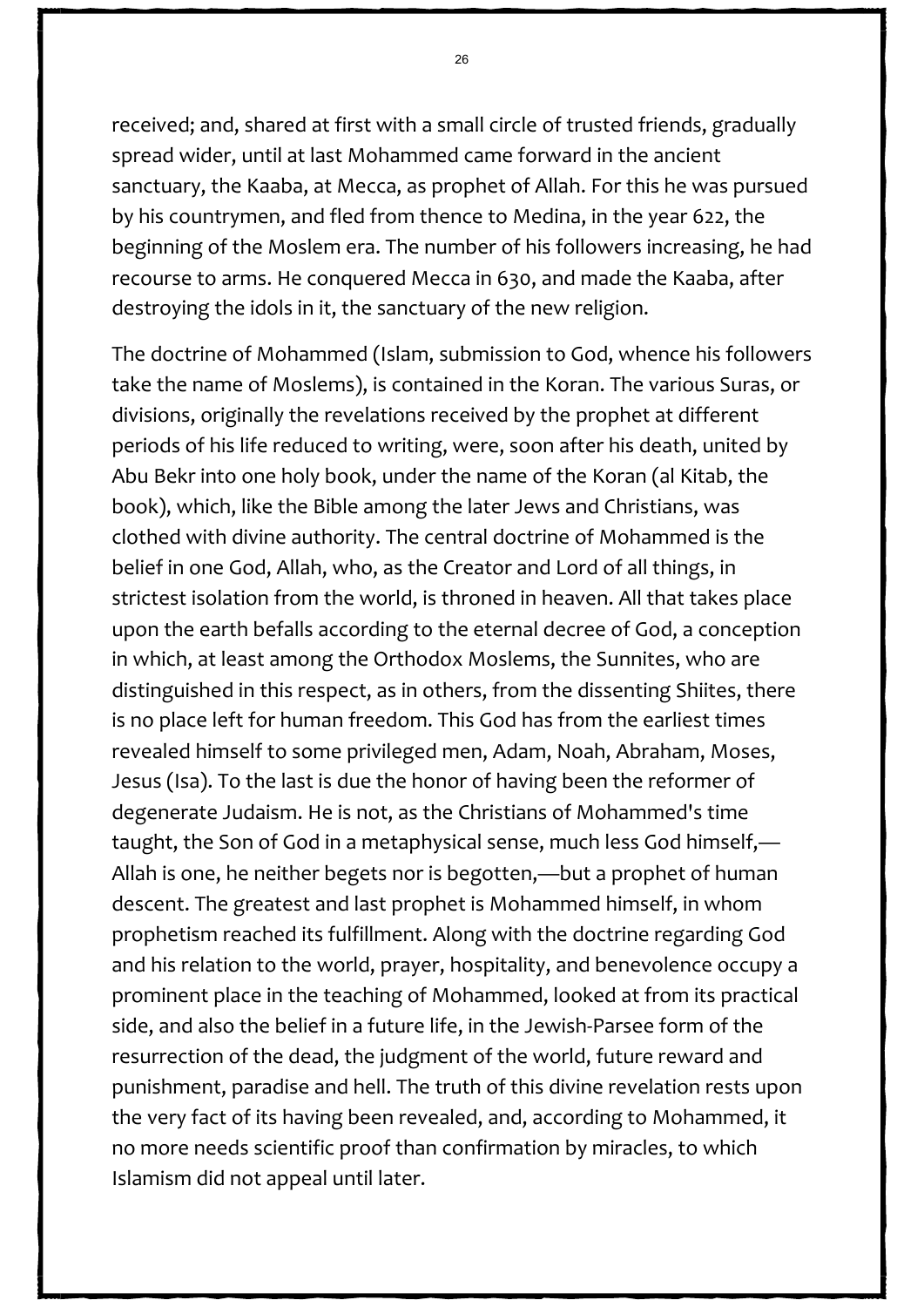The opinion which formerly prevailed among Christians that Mohammed was an impostor, a false prophet, was bound up with the conception that God, to the exclusion of other nations, had revealed himself immediately and supernaturally first to Israel, and afterwards through Christ to all mankind. Hence it followed that Christianity was not prized as the highest religion, existing along with less developed forms of religion, but was opposed as the only true religion to all others, which were regarded as the fruit of imposture and error, an opinion to which the religious and political struggles in which Islam and Christendom have been involved also richly contributed. Mohammed was seer and prophet, filled with fiery zeal for religion, and, while he stands indeed in this respect, both personally and with regard to the contents of his preaching and the means by which he sought to gain admission for his doctrine, below the seers of Israel, and far below the founder of Christianity, yet, on the other hand, his monotheism, abstract as it is, must be regarded as a wholesome reaction against the everincreasing polytheistical superstition to which in his time the Christian church of the East especially had sunk. Islamism stands, however, below original Christianity, the religion of Jesus and the Apostles, in that, by separating God, as the abstract one Supreme Being, from the world, it leaves no place for the doctrine of God's immanence, or the indwelling of the Spirit of God in man. Hence in Islamism the divine revelation remains purely mechanical, with no natural point of connection in man, and therefore there is no possibility of an enduring prophetism, which is the fundamental principle of Christianity. From this separation of God and man, the Mohammedan doctrine of predestination, in distinction from the Christian, acquires its abstract and fatalistic character, whereby man, instead of being regarded as a being in whose free activity God's power and life are glorified, is conceived as a passive instrument of a higher power. To true moral independence, therefore, the Moslem does not attain. His religion is legal and external, and therefore intolerant and exclusive; and when Islamism, led by excited passion and a heated imagination, disregarded the sanctity of marriage, and held up as a reward before the faithful Moslem a paradise characterized by sensual enjoyment, it missed at once the deep moral and spiritual character of Christianity. To these defects must be ascribed the fact that Islamism, adapted to the need of the East, and